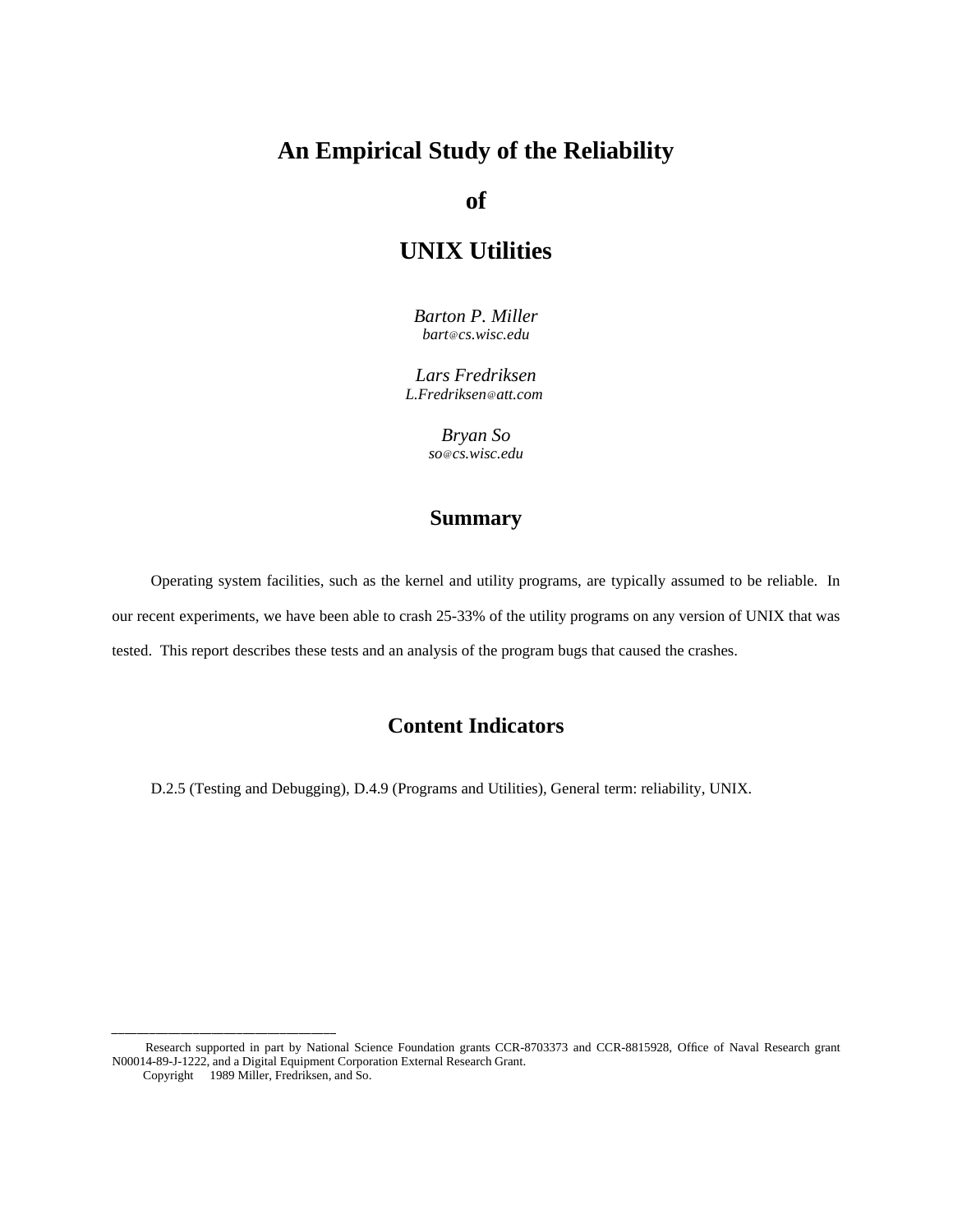#### **1. INTRODUCTION**

When we use basic operating system facilities, such as the kernel and major utility programs, we expect a high degree of reliability. These parts of the system are used frequently and this frequent use implies that the programs are well-tested and working correctly. To make a systematic statement about the correctness of a program, we should probably use some form of formal verification. While the technology for program verification is advancing, it has not yet reached the point where it is easy to apply (or commonly applied) to large systems.

A recent experience led us to believe that, while formal verification of a complete set of operating system utilities was too onerous a task, there was still a need for some form of more complete testing. It started on a dark and stormy night. One of the authors was logged on to his workstation on a dial-up line from home and the rain had affected the phone lines; there were frequent spurious characters on the line. It was a race to see if he could type a sensible sequence of characters before the noise scrambled the command. This line noise was not surprising; but we were surprised that these spurious characters were causing programs to crash. These programs included a significant number of basic operating system utilities. It is reasonable to expect that basic utilities should not crash (''core dump''); on receiving unusual input, they might exit with minimal error messages, but they should not crash. This experience led us believe that there might be serious bugs lurking in the systems that we regularly used.

This scenario motivated a systematic test of the utility programs running on various versions of the UNIX operating system. The project proceeded in four steps: (1) construct a program to generate random characters, plus a program to help test interactive utilities; (2) use these programs to test a large number of utilities on random input strings to see if they crash; (3) identify the strings (or types of strings) that crash these programs; and (4) identify the cause of the program crashes and categorize the common mistakes that cause these crashes. As a result of testing almost 90 different utility programs on seven versions of UNIX, we were able to crash more than 24% of these programs. Our testing included versions of UNIX that underwent commercial product testing. A byproduct of this project is a list of bug reports (and fixes) for the crashed programs and a set of tools available to the systems community.

There is a rich body of research on program testing and verification. Our approach is not a substitute for a formal verification or testing procedures, but rather an inexpensive mechanism to identify bugs and increase overall system reliability. We are using a coarse notion of correctness in our study. A program is detected as faulty only if it crashes or hangs (loops indefinitely). Our goal is to complement, not replace, existing test procedures.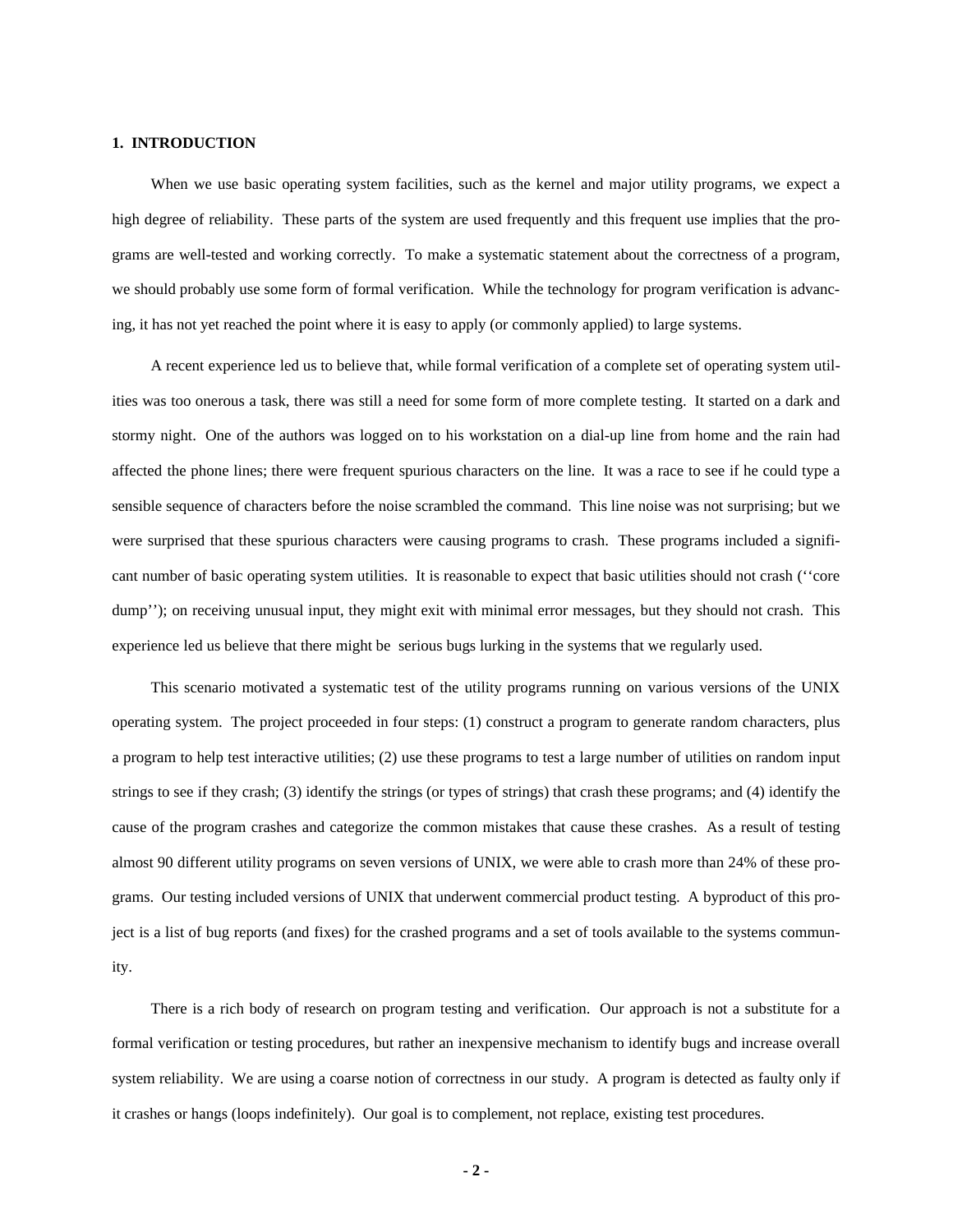This type of study is important for several reasons. First, it contributes to the testing community a large list of real bugs. These bugs can provide test cases against which researchers can evaluate more sophisticated testing and verification strategies. Second, one of the bugs that we found was caused by the same programming practice that provided one of the security holes to the Internet worm (the ''gets finger'' bug)[2, 3] We have found additional bugs that might indicate future security holes. Third, some of the crashes were caused by input that you might carelessly type. Some strange and unexpected errors were uncovered by this method of testing. Fourth, we sometimes inadvertently feed programs noisy input, e.g., trying to edit or view an object module. In these cases, we would like some meaningful and predictable response. Fifth, noisy phone lines are a reality, and major utilities (like shells and editors) should not crash because of them. Last, we were interested in the interactions between our random testing and more traditional industrial software testing.

While our testing strategy sounds somewhat naive, its ability to discover fatal program bugs is impressive. If we consider a program to be a complex finite state machine, then our testing strategy can be thought of as a random walk through the state space, searching for undefined states. Similar techniques have been used in areas such as network protocols and CPU cache testing. When testing network protocols, a module can be inserted in the data stream. This module randomly perturbs the packets (either destroying them or modifying them) to test the protocol's error detection and recovery features. Random testing has been used in evaluating complex hardware, such as a multiprocessor cache coherence protocols [4]. The state space of the device, when combined with the memory architecture, is large enough that it is difficult to generate systematic tests. In the multiprocessor example, random generation of test cases helped cover a large part of the state space and simplify the generation of cases.

This paper proceeds as follows. Section 2 describes the tools that we built to test the utilities. These tools include the fuzz (random character) generator, ptyjig (to test interactive utilities), and scripts to automate the testing process. Section 3 describes the tests that we performed, giving the types of input that we presented to the utilities. Results from the tests are given in Section 4, along with an analysis of the results. This analysis includes identification and classification of the program bugs that caused the crashes. Section 5 presents concluding remarks, including suggestions for avoiding the types of problems detected by our study and some commentary on the bugs that we found. We include an Appendix with the user manual pages for fuzz and ptyjig.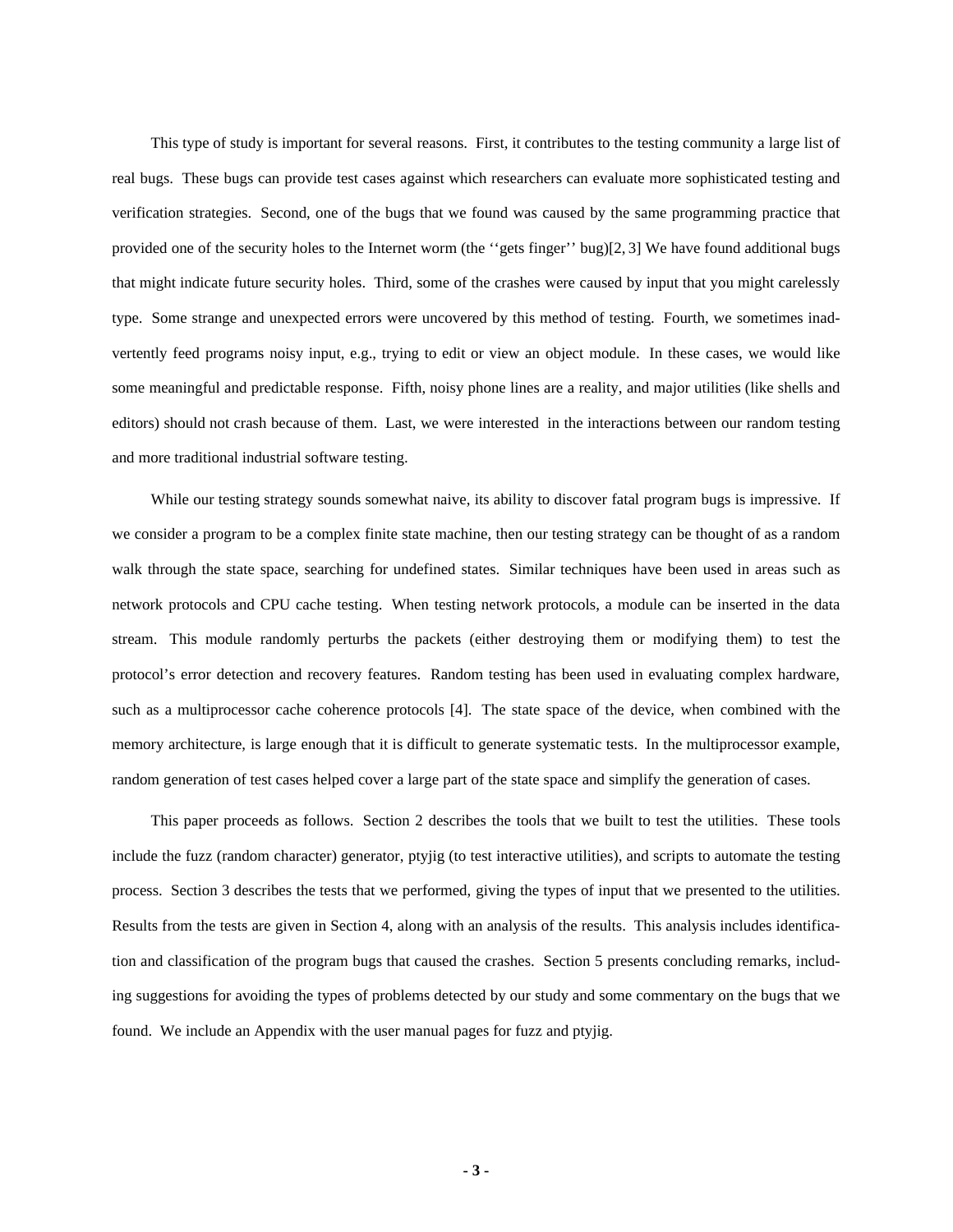#### **2. THE TOOLS**

We developed two basic programs to test the utilities. The first program, called *fuzz*, generates a stream of random characters to be consumed by a target program. There are various options to fuzz to the control the testing activity. A second program, *ptyjig*, was also written to test interactive utility programs. Interactive utilities, such as a screen editor, expect their standard input file to have the characteristics of a terminal device. In addition to these two programs, we used scripts to automate the testing of a large number of utilities.

# **2.1. Fuzz: Generating Random Input Strings**

The program fuzz is basically a generator of random characters. It produces a continuous strings of characters on its standard output file (see Figure 1). We can perform different types of tests depending on the options given to fuzz. Fuzz is capable of producing both printable and control characters, only printable characters, or either of these groups along with the NULL (zero) character. You can also specify a delay between each character. This option can account for the delay in characters passing through a pipe and help the user locate the characters that caused a utility to crash. Another option allows you to specify the seed for the random number generator, to provide for repeatable tests.

Fuzz can record its output stream in a file, in addition to printing to its standard output. This file can be examined later. There are options to randomly insert NEWLINE characters in the output stream, and to limit the length of the output stream. For a complete description of fuzz, see the manual page in the Appendix.

The following is an example of fuzz being used to test deqn, the equation processor.

fuzz 100000 -o outfile | deqn

The output stream will be at most 100,000 characters in length and the stream will be recorded in file ''outfile''.

# **2.2. Ptyjig: Testing Interactive Utilities**

There are utility programs whose input (and output) files must have the characteristics of a terminal device, e.g. the vi editor and the mail program. The standard output from fuzz sent through a pipe is not sufficient to test these programs.

Ptyjig is a program that allows us to test interactive utilities. It first allocates a pseudo-terminal file. This is a two-part device file that, on one side looks like a standard terminal device file (with a name of the form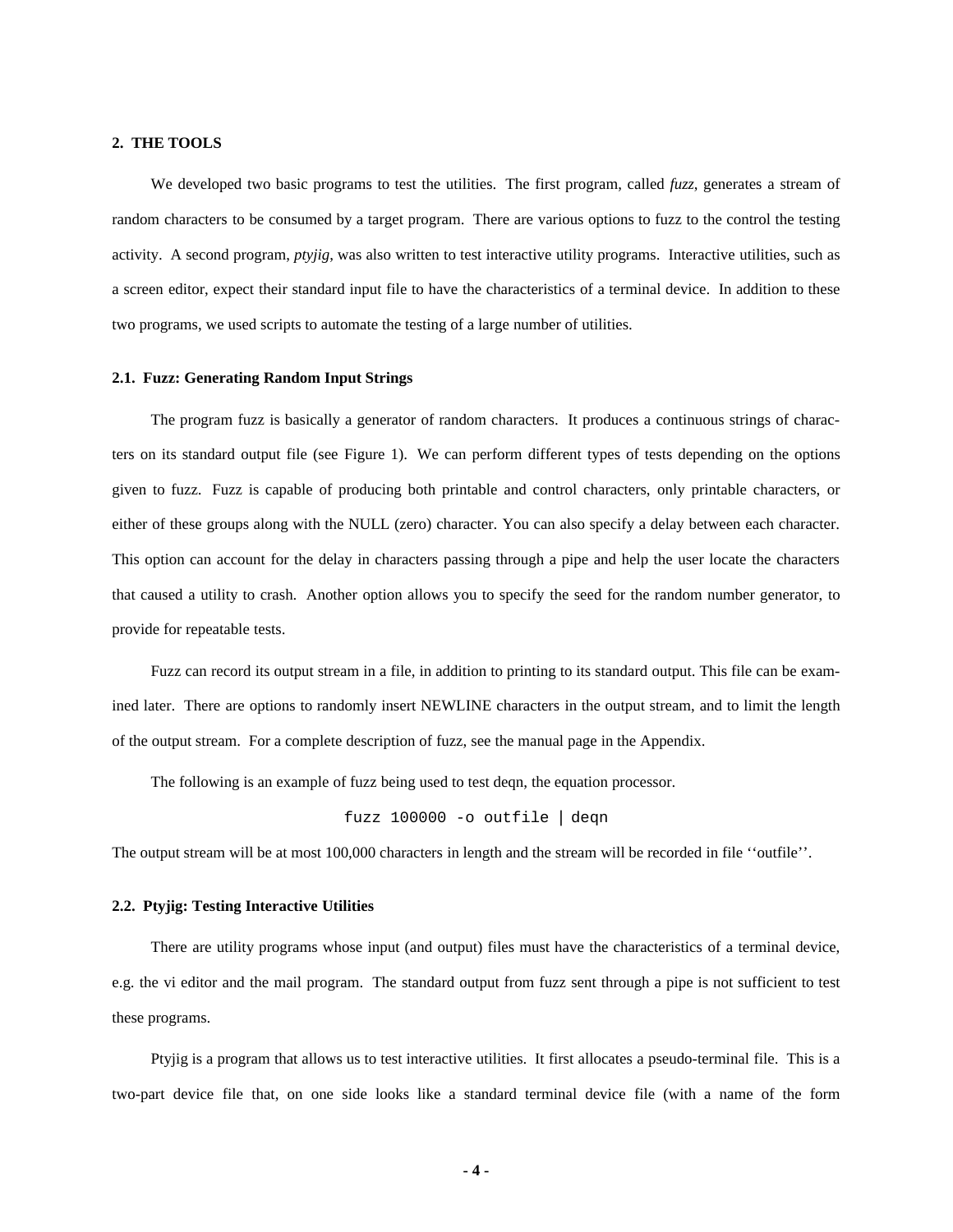''/dev/ttyp?'') and, on the other side can be used to send or receive characters on the terminal file (''/dev/ptyp?'', see Figure 2). After creating the pseudo-terminal file, ptyjig then starts the specified utility program. Ptyjig passes characters that are sent to its input through the pseudo-terminal to be read by the utility.

The following is an example of fuzz and ptyjig being used to test vi, a terminal-based screen editor.

fuzz 100000 -o outfile | ptyjig vi

The output stream of fuzz will be at most 100,000 characters in length and the stream will be recorded in file ''output''. For a complete description of ptyjig, see the manual page in the Appendix.

#### **2.3. The Scripts: Automating the Tests**

A command (shell) script file was written for each type of test. Each script executes all the utilities for a given set of input characteristics. The script checks for the existence of a ''core'' file after each utility terminates; indicating the crash of that utility. The core file and the offending input data file are saved for later analysis.

# **3. THE TESTS**

-----------

After building the software tools, we then used these tools to test a large collection of utilities running on several versions of the UNIX operating system. Each utility on each system was executed with several different types of input streams. A test of a utility program can produce one of three results: (1) *crash* − the program terminated abnormally producing a core file, (2) *hang* − the program appeared to loop indefinitely, or (3) *succeed* − the program terminated normally. Note that in the last case, we do not specify the correctness of the output.

To date, we have tested utilities on seven versions of UNIX*†* . These versions are summarized in Table 1. Most of these versions are derived from some form of 4.2BSD or 4.3BSD Berkeley UNIX. Some versions, like the SunOS release, have undergone substantial revision (especially at the kernel level). The SCO Xenix version is based on the System V standard from AT&T. The IBM AIX 1.1 UNIX is a released, tested product, supporting mostly the basic System V utilities. It is also important that the tests covered several hardware architectures, as well as several systems. A program statement with an error might be tolerated on one machine and cause the program to crash on another. Referencing through a null-value pointer is an example of this type of problem.

*<sup>†</sup>* Only the csh utility was tested on the IBM RT/PC. More complete testing is in progress.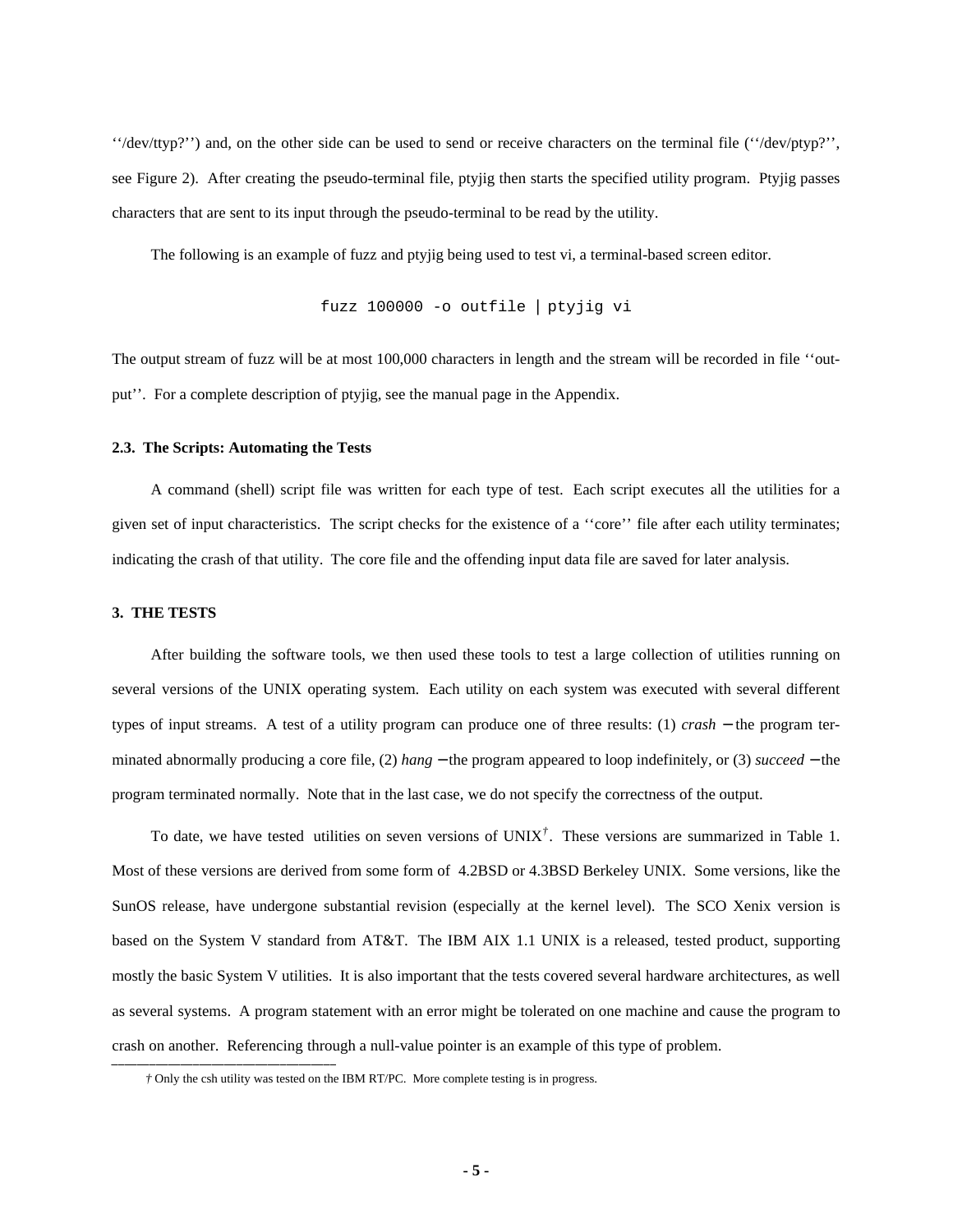| <b>Versions of UNIX Test</b> |                                                     |              |                                     |  |  |  |  |
|------------------------------|-----------------------------------------------------|--------------|-------------------------------------|--|--|--|--|
| <b>Identifying</b>           | <b>Machine Vendor</b><br>Kernel<br><b>Processor</b> |              |                                     |  |  |  |  |
| Letter                       |                                                     |              |                                     |  |  |  |  |
| v                            | DEC VAX station 3200                                | <b>CVAX</b>  | $4.3BSD + NFS$ (from Wisconsin)     |  |  |  |  |
| s                            | $Sun\,4/110$                                        | <b>SPARC</b> | SunOS $3.2 \&$ SunOS $4.0$ with NFS |  |  |  |  |
| h                            | <b>HP Bobcat 9000/320</b>                           | 68020        | $4.3BSD + NFS$ (from Wisconsin),    |  |  |  |  |
|                              | HP Bobcat $9000/330$                                | 68030        | with Sys V shared-memory            |  |  |  |  |
| X                            | Citrus 80386                                        | i386         | SCO Xenix System V Rel. 2.3.1       |  |  |  |  |
| r                            | <b>IBM RT/PC</b>                                    | <b>ROMP</b>  | <b>AOS UNIX</b>                     |  |  |  |  |
| a                            | <b>IBM PS/2-80</b>                                  | i386         | AIX 1.1 UNIX                        |  |  |  |  |
| d                            | Sequent Symmetry                                    | i386         | Dynix $3.0$                         |  |  |  |  |

# **Table 1: List of Systems Tested**

Our testing covered a total of 88 utility programs on the seven versions of UNIX. Most utilities were tested on each system. Table 2 lists the names of the utilities that were tested, along with the type of each system on which that utility was tested. For a detailed description of each of these utilities, we refer you to the user manual for appropriate systems. The list of utilities covers a substantial part of those that are commonly used, such as the mail program, screen editors, compilers, and document formatting packages. The list also includes less commonly used utilities, such as cb, the C language pretty-printer.

Each utility program that we tested was subjected to several different types of input streams. The different types of inputs were intended to test for a variety of errors that might be triggered in the utilities that we were testing. The major variations in test data were including non-printable (control) characters, including the NULL (zero) byte, and maximum length of the input stream. These tests are summarized in Table 3a.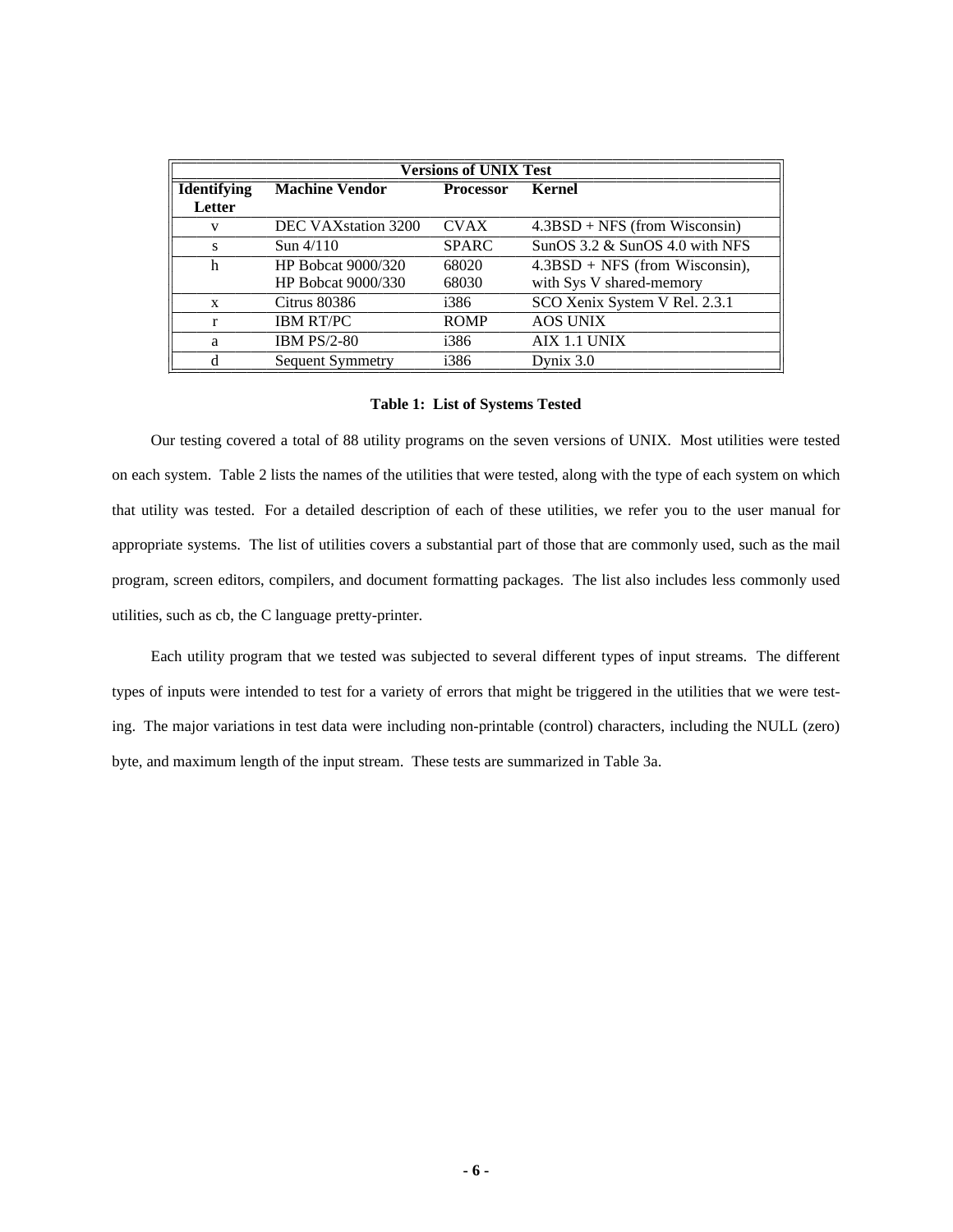| Utility                | $\overline{VAX(v)}$ | $\overline{\text{Sun (s)}}$ | HP(h)     | $\frac{1386}{x}$ | $\overline{AIX}$ 1.1 (a) | Sequent $(d)$ |
|------------------------|---------------------|-----------------------------|-----------|------------------|--------------------------|---------------|
| adb                    | $\bullet$ o         | $\bullet$                   | $\bullet$ | $\circ$          |                          |               |
| $\mathbf{a}\mathbf{s}$ | $\bullet$           |                             |           | $\bullet$        | $\bullet$                | $\bullet$     |
| $\mathbf{awk}$         |                     |                             |           |                  |                          |               |
| $\rm bc$               |                     |                             |           | $\bullet$ o      |                          |               |
| bib                    |                     |                             |           | —                |                          |               |
| calendar               |                     |                             |           | —                |                          |               |
| cat                    |                     |                             |           |                  |                          |               |
| $\mathbf{c}\mathbf{b}$ |                     |                             |           | $\bullet$        | $\circ$                  |               |
| $_{\rm cc}$            |                     |                             |           |                  |                          |               |
| /lib/ccom              |                     |                             |           | -                |                          |               |
| checkeq                |                     |                             |           |                  |                          |               |
| checknr                |                     |                             |           | -                |                          |               |
| $_{\rm col}$           | $\bullet$ $\circ$   |                             |           | $\bullet$ o      | ۰                        |               |
| colcrt                 |                     |                             |           | -                |                          |               |
| colrm                  |                     |                             |           | —                |                          |               |
| comm                   |                     |                             |           |                  |                          |               |
| compress               |                     |                             |           |                  |                          |               |
| /lib/cpp               |                     |                             |           |                  |                          |               |
| $\operatorname{csh}$   | $\bullet$ o         | $\circ$                     | $\circ$   | -                | $\circ$                  | $\circ$       |
| dbx                    |                     | $\ast$                      |           | -                |                          |               |
| ${\rm d} {\rm c}$      |                     |                             |           | $\circ$          |                          |               |
| deqn                   |                     | ۰                           |           |                  |                          |               |
| deroff                 |                     | $\bullet$                   | ٠         |                  |                          |               |
| diction                |                     |                             | $\bullet$ |                  |                          |               |
| diff                   |                     |                             |           |                  |                          |               |
| ditroff                | $\bullet$ o         | ٠                           |           | -                |                          |               |
| dtbl                   |                     |                             | —         | —                |                          |               |
| emacs                  |                     |                             | $\circ$   | —                |                          |               |
| eqn                    |                     |                             | $\bullet$ | ٠                |                          |               |
| expand                 |                     |                             |           |                  |                          |               |
| f77                    |                     |                             |           |                  |                          |               |
| $\operatorname{fmt}$   |                     |                             |           |                  |                          |               |
| $\operatorname{fold}$  |                     |                             |           |                  |                          |               |
| $\operatorname{ftp}$   |                     |                             |           |                  |                          |               |
| graph                  |                     |                             |           |                  |                          |               |
| grep                   |                     |                             |           |                  |                          |               |
| grn                    |                     |                             |           | —                |                          |               |
| head                   |                     |                             |           |                  |                          |               |
| ideal                  |                     |                             |           | -                |                          |               |
| indent                 | $\bullet$           | $\bullet$ $\circ$           | ٠         | —                |                          | $\bullet$     |
| join                   |                     | $\oplus$                    |           |                  |                          |               |
| latex                  |                     |                             | -         |                  |                          |               |
| lex                    |                     | $\bullet$                   | $\bullet$ | $\bullet$        |                          | ٠             |
| $\mathop{\text{lint}}$ |                     |                             |           |                  |                          |               |
| lisp                   |                     | —                           |           |                  |                          |               |
| $\rm look$             |                     | $\circ$                     | ٠         | ٠                |                          | $\bullet$     |
|                        |                     |                             |           |                  |                          |               |

**Table 2: List of Utilities Tested and the Systems on which They Were Tested (part 1)**

 $\bullet$  = *utility crashed*,  $\circ$  = *utility hung*,  $*$  = *crashed on SunOS* 3.2 *but not on SunOS* 4.0, ⊕ *= crashed only on SunOS 4.0, not 3.2.* − *= utility unavailable on that system. ! = utility caused the operating system to crash.*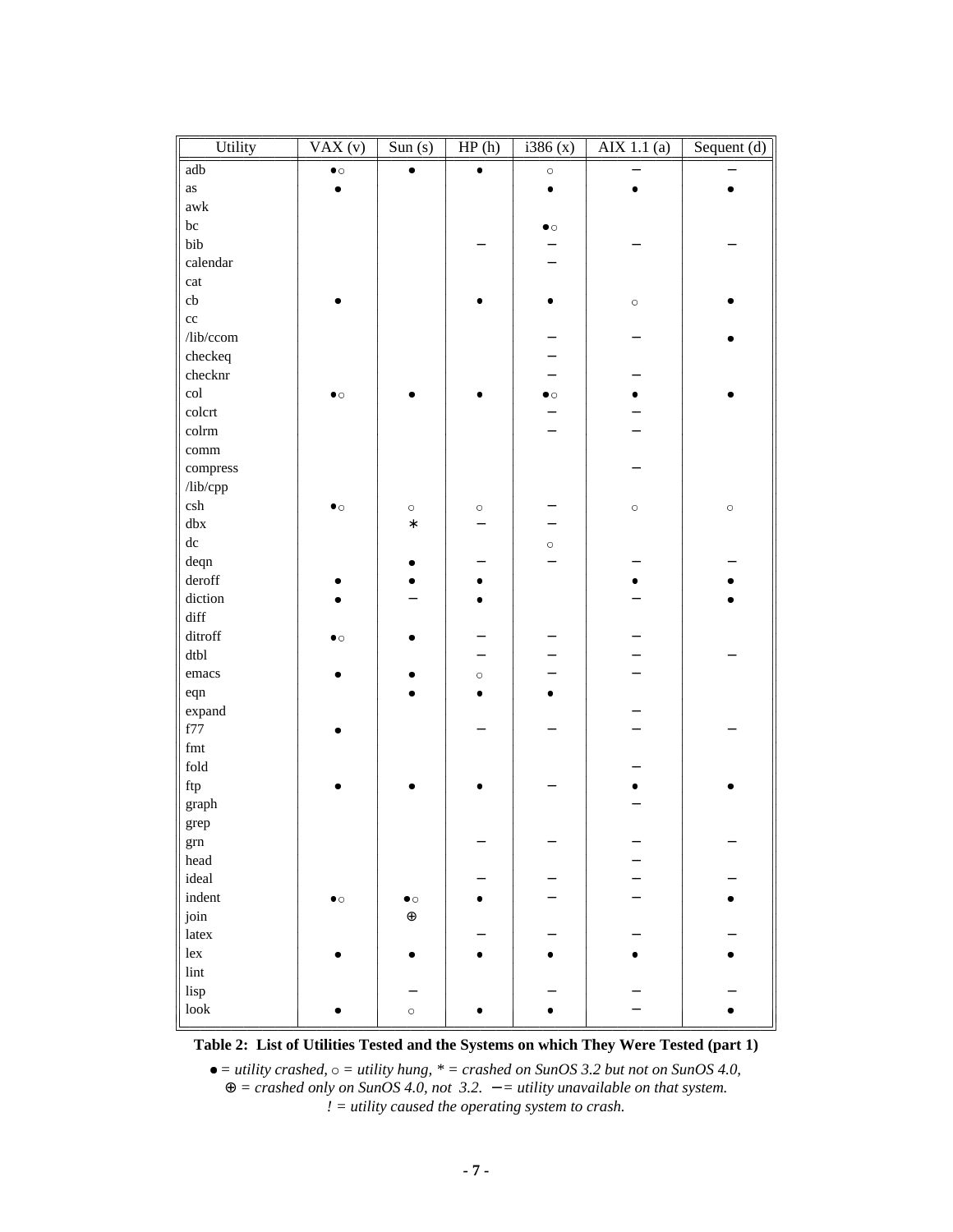| m4<br>$\bullet$<br>mail<br>make<br>more<br>$\rm{nm}$<br>$\operatorname{nroff}$<br>۰<br>$\rm pc$<br>pic<br>plot<br>$\circ$<br>٠<br>$\operatorname{pr}$<br>prolog<br>$\bullet$ $\circ$<br>$\bullet$ $\circ$<br>$\bullet$ $\circ$<br>psdit<br>-<br>ptx<br>$\circ$<br>$\bullet$<br>$\bullet$<br>$\circ$<br>refer<br>$\mathsf{!}\,\bullet$<br>$\ast$<br>$\bullet$<br>$\bullet$<br>—<br>rev<br>$\rm{sed}$<br>${\rm sh}$<br>soelim<br>sort<br>spell<br>$\bullet$ $\circ$<br>$\circ$<br>spline<br>split<br>sql<br>strings<br>strip<br>style<br>$\operatorname{sum}$<br>tail<br>tbl<br>tee<br>telnet<br>$\circ$<br>$\operatorname{tex}$<br>$\mathop{\mathrm{tr}}$<br>$\operatorname*{troff}$<br>tsort<br>$\ast$<br>۰<br>$\mathbf{u}\mathbf{l}$<br>uniq<br>units<br>$\bullet$ $\circ$ | Utility | $\overline{VAX(v)}$ | $\overline{\text{Sun (s)}}$ | HP(h) | 1386(x) | $\overline{AIX}$ 1.1 $(a)$ | Sequent $(d)$ |
|-----------------------------------------------------------------------------------------------------------------------------------------------------------------------------------------------------------------------------------------------------------------------------------------------------------------------------------------------------------------------------------------------------------------------------------------------------------------------------------------------------------------------------------------------------------------------------------------------------------------------------------------------------------------------------------------------------------------------------------------------------------------------------|---------|---------------------|-----------------------------|-------|---------|----------------------------|---------------|
|                                                                                                                                                                                                                                                                                                                                                                                                                                                                                                                                                                                                                                                                                                                                                                             |         |                     |                             |       |         |                            |               |
|                                                                                                                                                                                                                                                                                                                                                                                                                                                                                                                                                                                                                                                                                                                                                                             |         |                     |                             |       |         |                            |               |
|                                                                                                                                                                                                                                                                                                                                                                                                                                                                                                                                                                                                                                                                                                                                                                             |         |                     |                             |       |         |                            |               |
|                                                                                                                                                                                                                                                                                                                                                                                                                                                                                                                                                                                                                                                                                                                                                                             |         |                     |                             |       |         |                            |               |
|                                                                                                                                                                                                                                                                                                                                                                                                                                                                                                                                                                                                                                                                                                                                                                             |         |                     |                             |       |         |                            |               |
|                                                                                                                                                                                                                                                                                                                                                                                                                                                                                                                                                                                                                                                                                                                                                                             |         |                     |                             |       |         |                            |               |
|                                                                                                                                                                                                                                                                                                                                                                                                                                                                                                                                                                                                                                                                                                                                                                             |         |                     |                             |       |         |                            |               |
|                                                                                                                                                                                                                                                                                                                                                                                                                                                                                                                                                                                                                                                                                                                                                                             |         |                     |                             |       |         |                            |               |
|                                                                                                                                                                                                                                                                                                                                                                                                                                                                                                                                                                                                                                                                                                                                                                             |         |                     |                             |       |         |                            |               |
|                                                                                                                                                                                                                                                                                                                                                                                                                                                                                                                                                                                                                                                                                                                                                                             |         |                     |                             |       |         |                            |               |
|                                                                                                                                                                                                                                                                                                                                                                                                                                                                                                                                                                                                                                                                                                                                                                             |         |                     |                             |       |         |                            |               |
|                                                                                                                                                                                                                                                                                                                                                                                                                                                                                                                                                                                                                                                                                                                                                                             |         |                     |                             |       |         |                            |               |
|                                                                                                                                                                                                                                                                                                                                                                                                                                                                                                                                                                                                                                                                                                                                                                             |         |                     |                             |       |         |                            |               |
|                                                                                                                                                                                                                                                                                                                                                                                                                                                                                                                                                                                                                                                                                                                                                                             |         |                     |                             |       |         |                            |               |
|                                                                                                                                                                                                                                                                                                                                                                                                                                                                                                                                                                                                                                                                                                                                                                             |         |                     |                             |       |         |                            |               |
|                                                                                                                                                                                                                                                                                                                                                                                                                                                                                                                                                                                                                                                                                                                                                                             |         |                     |                             |       |         |                            |               |
|                                                                                                                                                                                                                                                                                                                                                                                                                                                                                                                                                                                                                                                                                                                                                                             |         |                     |                             |       |         |                            |               |
|                                                                                                                                                                                                                                                                                                                                                                                                                                                                                                                                                                                                                                                                                                                                                                             |         |                     |                             |       |         |                            |               |
|                                                                                                                                                                                                                                                                                                                                                                                                                                                                                                                                                                                                                                                                                                                                                                             |         |                     |                             |       |         |                            |               |
|                                                                                                                                                                                                                                                                                                                                                                                                                                                                                                                                                                                                                                                                                                                                                                             |         |                     |                             |       |         |                            |               |
|                                                                                                                                                                                                                                                                                                                                                                                                                                                                                                                                                                                                                                                                                                                                                                             |         |                     |                             |       |         |                            |               |
|                                                                                                                                                                                                                                                                                                                                                                                                                                                                                                                                                                                                                                                                                                                                                                             |         |                     |                             |       |         |                            |               |
|                                                                                                                                                                                                                                                                                                                                                                                                                                                                                                                                                                                                                                                                                                                                                                             |         |                     |                             |       |         |                            |               |
|                                                                                                                                                                                                                                                                                                                                                                                                                                                                                                                                                                                                                                                                                                                                                                             |         |                     |                             |       |         |                            |               |
|                                                                                                                                                                                                                                                                                                                                                                                                                                                                                                                                                                                                                                                                                                                                                                             |         |                     |                             |       |         |                            |               |
|                                                                                                                                                                                                                                                                                                                                                                                                                                                                                                                                                                                                                                                                                                                                                                             |         |                     |                             |       |         |                            |               |
|                                                                                                                                                                                                                                                                                                                                                                                                                                                                                                                                                                                                                                                                                                                                                                             |         |                     |                             |       |         |                            |               |
|                                                                                                                                                                                                                                                                                                                                                                                                                                                                                                                                                                                                                                                                                                                                                                             |         |                     |                             |       |         |                            |               |
|                                                                                                                                                                                                                                                                                                                                                                                                                                                                                                                                                                                                                                                                                                                                                                             |         |                     |                             |       |         |                            |               |
|                                                                                                                                                                                                                                                                                                                                                                                                                                                                                                                                                                                                                                                                                                                                                                             |         |                     |                             |       |         |                            |               |
|                                                                                                                                                                                                                                                                                                                                                                                                                                                                                                                                                                                                                                                                                                                                                                             |         |                     |                             |       |         |                            |               |
|                                                                                                                                                                                                                                                                                                                                                                                                                                                                                                                                                                                                                                                                                                                                                                             |         |                     |                             |       |         |                            |               |
|                                                                                                                                                                                                                                                                                                                                                                                                                                                                                                                                                                                                                                                                                                                                                                             |         |                     |                             |       |         |                            |               |
|                                                                                                                                                                                                                                                                                                                                                                                                                                                                                                                                                                                                                                                                                                                                                                             |         |                     |                             |       |         |                            |               |
|                                                                                                                                                                                                                                                                                                                                                                                                                                                                                                                                                                                                                                                                                                                                                                             |         |                     |                             |       |         |                            |               |
|                                                                                                                                                                                                                                                                                                                                                                                                                                                                                                                                                                                                                                                                                                                                                                             |         |                     |                             |       |         |                            |               |
|                                                                                                                                                                                                                                                                                                                                                                                                                                                                                                                                                                                                                                                                                                                                                                             |         |                     |                             |       |         |                            |               |
|                                                                                                                                                                                                                                                                                                                                                                                                                                                                                                                                                                                                                                                                                                                                                                             |         |                     |                             |       |         |                            |               |
| vgrind                                                                                                                                                                                                                                                                                                                                                                                                                                                                                                                                                                                                                                                                                                                                                                      |         |                     |                             |       |         |                            |               |
| ${\rm vi}$<br>$\bullet$                                                                                                                                                                                                                                                                                                                                                                                                                                                                                                                                                                                                                                                                                                                                                     |         |                     |                             |       |         |                            |               |
| $\rm wc$                                                                                                                                                                                                                                                                                                                                                                                                                                                                                                                                                                                                                                                                                                                                                                    |         |                     |                             |       |         |                            |               |
| yacc                                                                                                                                                                                                                                                                                                                                                                                                                                                                                                                                                                                                                                                                                                                                                                        |         |                     |                             |       |         |                            |               |
| $\overline{85}$<br>$\overline{55}$<br>$\overline{49}$<br>$\#$ tested<br>83<br>$75\,$<br>$73\,$                                                                                                                                                                                                                                                                                                                                                                                                                                                                                                                                                                                                                                                                              |         |                     |                             |       |         |                            |               |
| # crashed/hung<br>$25\,$<br>$21\,$<br>$25\,$<br>$16\,$<br>12<br>$19\,$                                                                                                                                                                                                                                                                                                                                                                                                                                                                                                                                                                                                                                                                                                      |         |                     |                             |       |         |                            |               |
| $\%$<br>29.4%<br>25.3%<br>33.3%<br>29.1%<br>24.5%<br>26.0%                                                                                                                                                                                                                                                                                                                                                                                                                                                                                                                                                                                                                                                                                                                  |         |                     |                             |       |         |                            |               |

**Table 2: List of Utilities Tested and the Systems on which They Were Tested (part 2)**

<sup>n</sup> *= utility crashed,* <sup>o</sup> *= utility hung, \* = crashed on SunOS 3.2 but not on SunOS 4.0,* ⊕ *= crashed only on SunOS 4.0, not 3.2.* − *= utility unavailable on that system. ! = utility caused the operating system to crash.*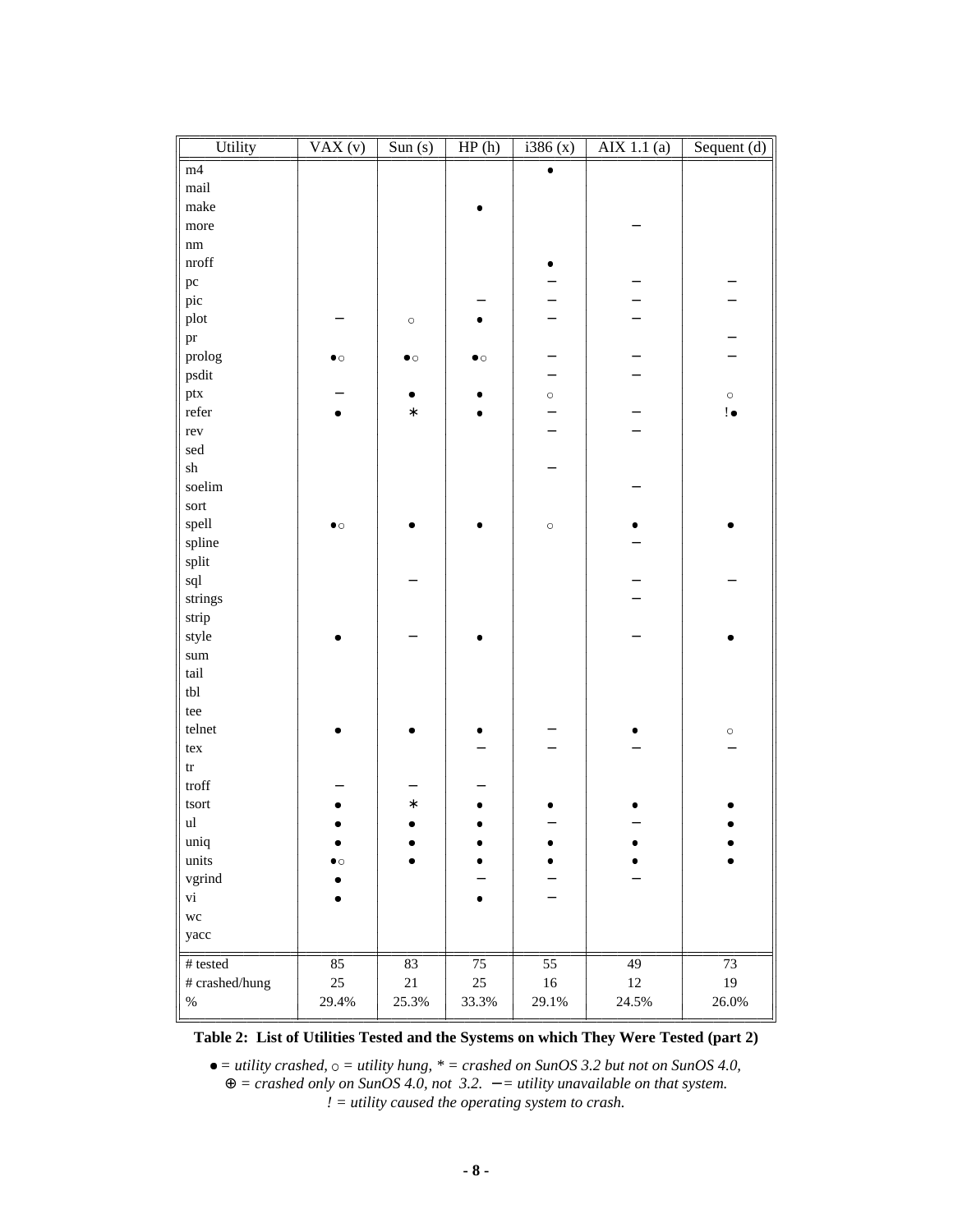The input streams for interactive utilities have slightly different characteristics. To avoid overflowing the input buffers on the terminal device, the input was split into random length lines (i.e., terminated by a NEWLINE character) with a mean length of 128 characters. The input length parameter is described in number of lines, so is scaled down by a factor of 100.

# **4. THE RESULTS AND ANALYSIS**

Our tests of the UNIX utilities produced a surprising number of programs that would crash or hang. In this section, we summarize these results, group the results by the common programming errors that caused the crashes,

| <b>Input Streams for Non-Interactive Utilities</b> |                        |                                  |        |  |  |  |  |
|----------------------------------------------------|------------------------|----------------------------------|--------|--|--|--|--|
| #                                                  | Character Types        | Input stream size (no. of bytes) |        |  |  |  |  |
|                                                    | printable+nonprintable | <b>YES</b>                       | 1000   |  |  |  |  |
| 2                                                  | printable+nonprintable | <b>YES</b>                       | 10000  |  |  |  |  |
| 3                                                  | printable+nonprintable | <b>YES</b>                       | 100000 |  |  |  |  |
| $\overline{4}$                                     | printable              | <b>YES</b>                       | 1000   |  |  |  |  |
| 5                                                  | printable              | <b>YES</b>                       | 10000  |  |  |  |  |
| 6                                                  | printable              | <b>YES</b>                       | 100000 |  |  |  |  |
| 7                                                  | printable+nonprintable |                                  | 1000   |  |  |  |  |
| 8                                                  | printable+nonprintable |                                  | 10000  |  |  |  |  |
| 9                                                  | printable+nonprintable |                                  | 100000 |  |  |  |  |
| 10                                                 | printable              |                                  | 1000   |  |  |  |  |
| 11                                                 | printable              |                                  | 10000  |  |  |  |  |
| 12                                                 | printable              |                                  | 100000 |  |  |  |  |

# **Table 3a: Variations of Input Data Streams for Testing Utilities**

*(these were used for the non-interactive utility programs)*

| <b>Input Streams for Interactive Utilities</b> |                        |                                    |      |  |  |  |  |  |
|------------------------------------------------|------------------------|------------------------------------|------|--|--|--|--|--|
| #                                              | <b>Character Types</b> | Input stream size (no. of strings) |      |  |  |  |  |  |
|                                                | printable+nonprintable | <b>YES</b>                         | 10   |  |  |  |  |  |
| 2                                              | printable+nonprintable | <b>YES</b>                         | 100  |  |  |  |  |  |
| 3                                              | printable+nonprintable | <b>YES</b>                         | 1000 |  |  |  |  |  |
| $\overline{4}$                                 | printable              | <b>YES</b>                         | 10   |  |  |  |  |  |
| 5                                              | printable              | <b>YES</b>                         | 100  |  |  |  |  |  |
| 6                                              | printable              | <b>YES</b>                         | 1000 |  |  |  |  |  |
| 7                                              | printable+nonprintable |                                    | 10   |  |  |  |  |  |
| 8                                              | printable+nonprintable |                                    | 100  |  |  |  |  |  |
| 9                                              | printable+nonprintable |                                    | 1000 |  |  |  |  |  |
| 10                                             | printable              |                                    | 10   |  |  |  |  |  |
| 11                                             | printable              |                                    | 100  |  |  |  |  |  |
| 12                                             | printable              |                                    | 1000 |  |  |  |  |  |

# **Table 3b: Variations of Input Data Streams for Testing Utilities** *(these were used for the interactive utility programs)*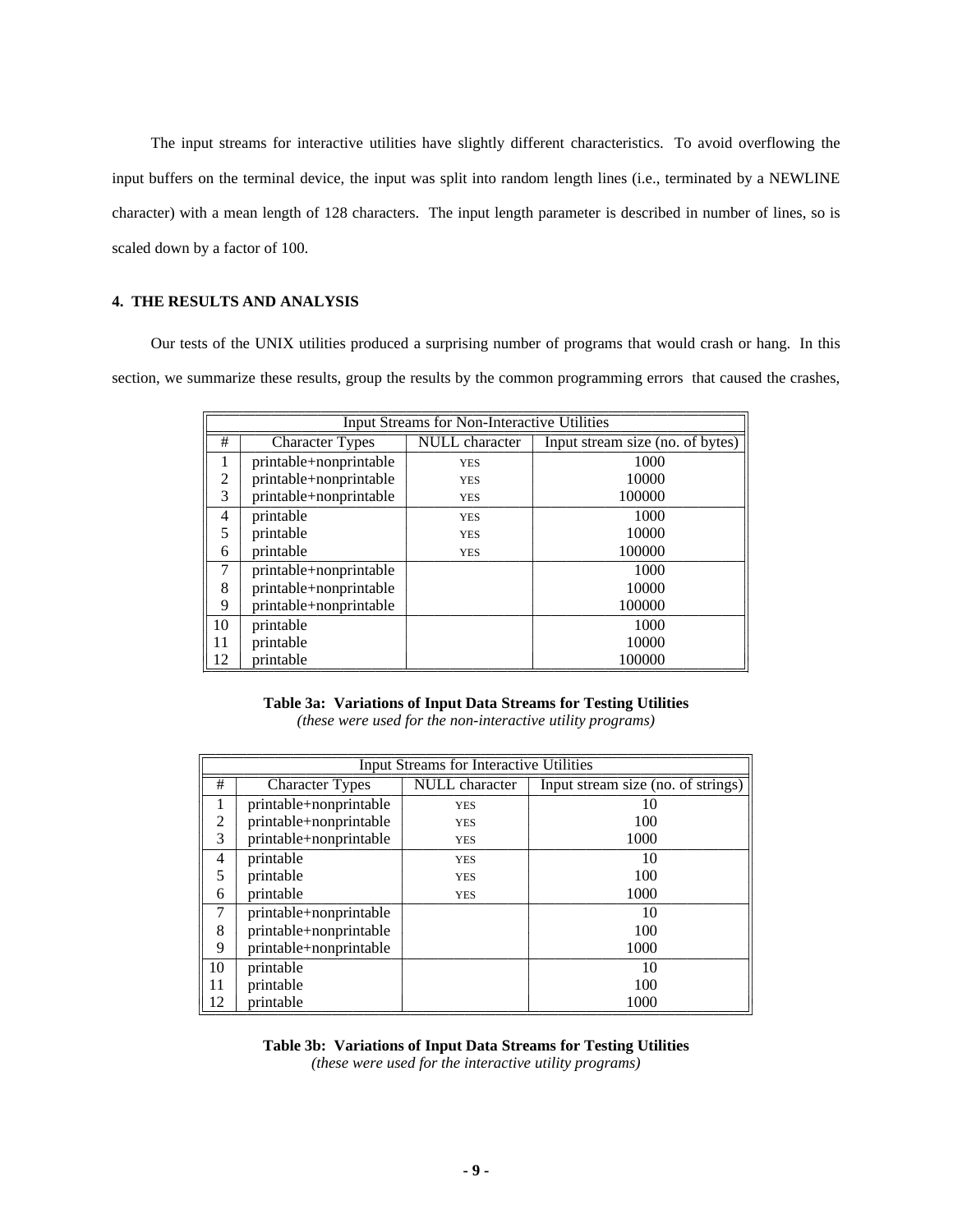and show the programming practices that caused the errors. As a side comment, we noticed during our tests that many of the programs that did not crash would terminate with no error message or with a message that was difficult to interpret.

The basic test results are summarized in Table 2. The first result to notice is that we were able to crash or hang a significant number of utility programs on each system (from 24-33%). Included in the list of programs are several commonly used utilities, such as: vi and emacs, the most popular screen editors; csh, the c-shell; and various programs for document formatting. We detected two types of error results, crashing and hanging. A program was considered crashed if it terminated producing a core (state dump) file, and was considered hung if it continued executing producing no output while having available input. A program was also considered hung if it continued to produce output after its input had stopped. Hung programs were typically allowed to execute for an additional five minutes after the hung state was detected. Programs that were blocked waiting for input were not considered hung.

Table 4 summarizes the list of utility programs that we were able to crash or hang, categorized by the cause of the crash, and showing on which systems we were able to crash the programs. Notice that a utility might crash on one system but not on another. This result is due to several reasons. One reason is differences in the processor architecture. For example, while the VAX will (incorrectly) tolerate references through null pointers, many other architectures will not (e.g., the Sun 4). A second reason is that the different systems had differences in the versions of the utilities. Local changes might improve or degrade a utility's reliability. Both internal structure as well as external specification of the utilities change from system to system. It is interesting to note that the commercially tested AIX 1.1 UNIX is as susceptible as other versions of UNIX to the type of errors for which we tested.

We grouped the causes of the crashes into the following categories: pointer/array errors, not checking return codes, input functions, sub-processes, interaction effects, bad error handler, signed characters, race conditions, and currently undetermined. For each of these categories, we discuss the error, show code fragments as examples of the error, present implications of the error, and suggest fixes for the problem.

Note that, except for one example (noted in the text), all of the crashes or hangs were discovered through automatic testing.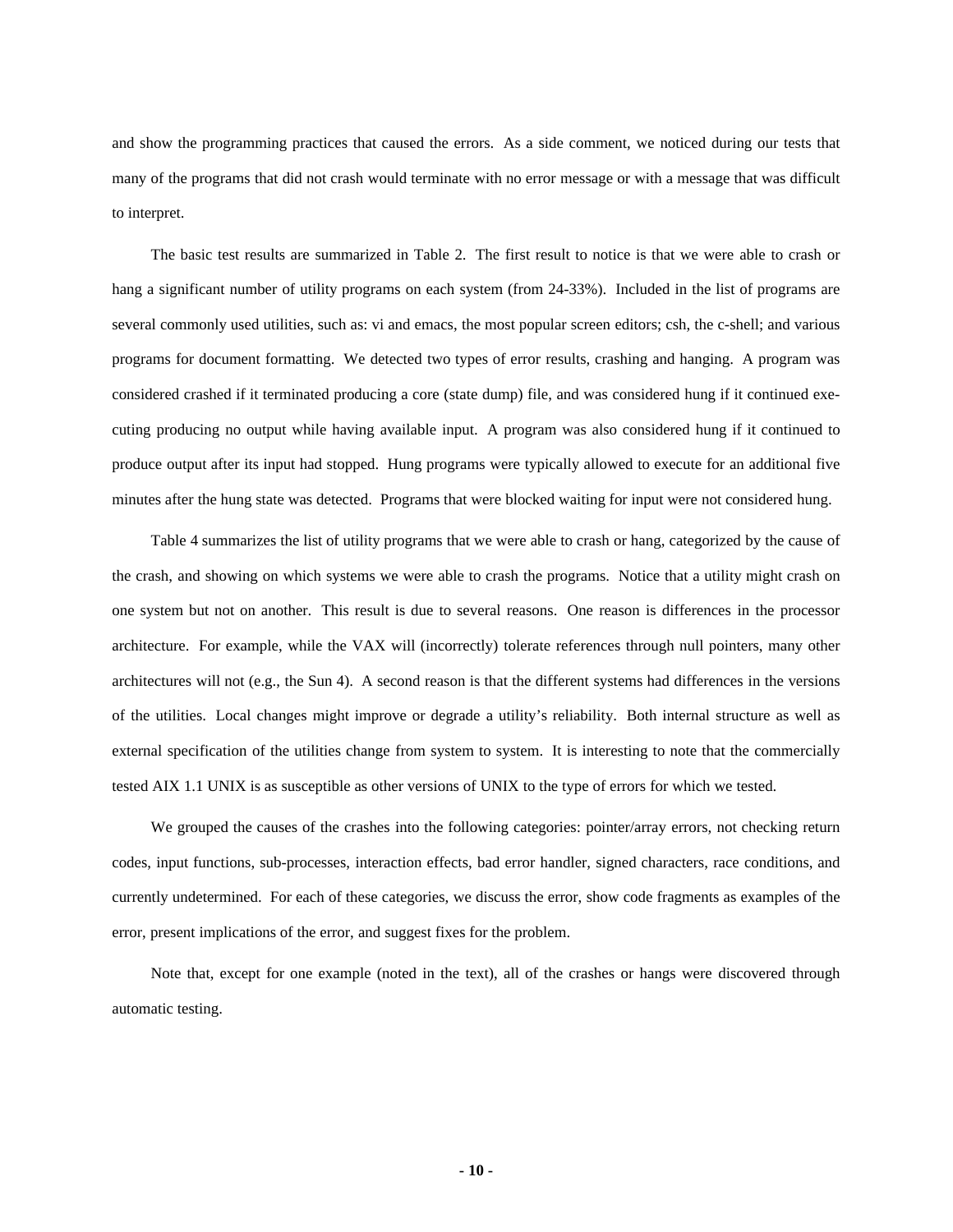|                         |                                               |              |                            |            | Cause       |             |                           |           |             |             |
|-------------------------|-----------------------------------------------|--------------|----------------------------|------------|-------------|-------------|---------------------------|-----------|-------------|-------------|
|                         | array/                                        |              | input                      | sub-       | interaction | bad error   | signed                    | race      | no source   |             |
| Utility                 | pointer                                       | ${\rm NCRC}$ | $\operatorname{functions}$ | processes  | effects     | handler     | characters                | condition | code        | unknown     |
| $\overline{\text{adb}}$ | vshx                                          | $\mathbf{V}$ |                            |            |             |             |                           |           |             |             |
| as                      | vxad                                          |              |                            |            |             |             |                           |           |             |             |
| bc                      |                                               |              |                            |            |             |             |                           |           | $\mathbf X$ |             |
| cb                      | vhxad                                         |              |                            |            |             |             |                           |           |             |             |
| /lib/ccom               | $\mathrm{d}% \left\  \mathbf{G}\right\  ^{2}$ |              |                            |            |             |             |                           |           |             |             |
| col                     |                                               | vshxad       |                            |            |             |             |                           |           |             |             |
| csh                     |                                               |              |                            |            | vshra       |             |                           | vshra     |             |             |
| ${\rm d} {\rm c}$       |                                               |              |                            |            |             |             |                           |           | $\mathbf X$ |             |
| deqn                    |                                               |              |                            |            |             |             | ${\bf S}$                 |           |             |             |
| deroff                  | vshad                                         |              |                            |            |             |             |                           |           |             |             |
| diction                 |                                               |              |                            | vhd        |             |             |                           |           |             |             |
| ditroff                 | ${\bf VS}$                                    |              |                            |            |             |             |                           |           |             |             |
| emacs                   |                                               |              |                            |            |             |             |                           | vsh       |             |             |
| eqn                     |                                               |              |                            |            |             |             | ${\rm shx}$               |           |             |             |
| f77                     |                                               |              |                            |            |             |             |                           |           |             |             |
| ftp                     |                                               |              | vshad                      |            |             |             |                           |           |             | $\mathbf V$ |
| indent                  |                                               |              |                            |            |             |             |                           |           |             |             |
|                         | vshd                                          |              |                            |            |             |             |                           |           |             |             |
| join                    |                                               |              |                            |            |             |             |                           |           | ${\bf S}$   |             |
| $\overline{\text{lex}}$ | vshxad                                        |              |                            |            |             |             |                           |           |             |             |
| look                    | vshxd                                         |              |                            |            |             |             |                           |           |             |             |
| m4                      |                                               |              |                            |            |             |             |                           |           | $\mathbf X$ |             |
| make                    |                                               |              |                            |            |             |             | $\boldsymbol{\textbf{h}}$ |           |             |             |
| nroff                   |                                               |              |                            |            |             |             |                           |           | $\mathbf X$ |             |
| plot                    |                                               |              |                            |            |             |             |                           |           |             | sh          |
| prolog                  | $\overline{vsh}$                              |              |                            |            |             |             |                           |           |             |             |
| ptx                     | shxd                                          |              |                            |            |             |             |                           |           |             |             |
| refer                   | vshd                                          |              |                            |            |             |             |                           |           |             |             |
| spell                   |                                               |              |                            |            |             |             | vshxad                    |           |             |             |
| style                   |                                               |              |                            | vhd        |             |             |                           |           |             |             |
| telnet                  |                                               |              | vshad                      |            |             |             |                           |           |             |             |
| tsort                   |                                               |              | vshxad                     |            |             |             |                           |           |             |             |
| $\mathbf{u}$ l          | vshd                                          |              |                            |            |             |             |                           |           |             |             |
| uniq                    | vshxad                                        |              |                            |            |             |             |                           |           |             |             |
| units                   | vshxad                                        |              |                            |            |             | $\mathbf V$ |                           |           |             |             |
| vgrind                  |                                               |              |                            | V          |             |             |                           |           |             |             |
| vi                      |                                               |              |                            | ${\rm vh}$ |             |             |                           |           |             |             |

# **Table 4: List of Utilities that Crashed, Categorized by Cause**

*The letters indicate the system on which the crash occurred (see Table 1).*

# *Pointer/Arrays*

The first class of pointer and array errors is the case where a program might sequentially access the cells of an array with a pointer or array subscript, while not checking for exceeding the range of the array. This was one of the most common programming errors found in our tests. An example (taken from cb) shows this error using character input: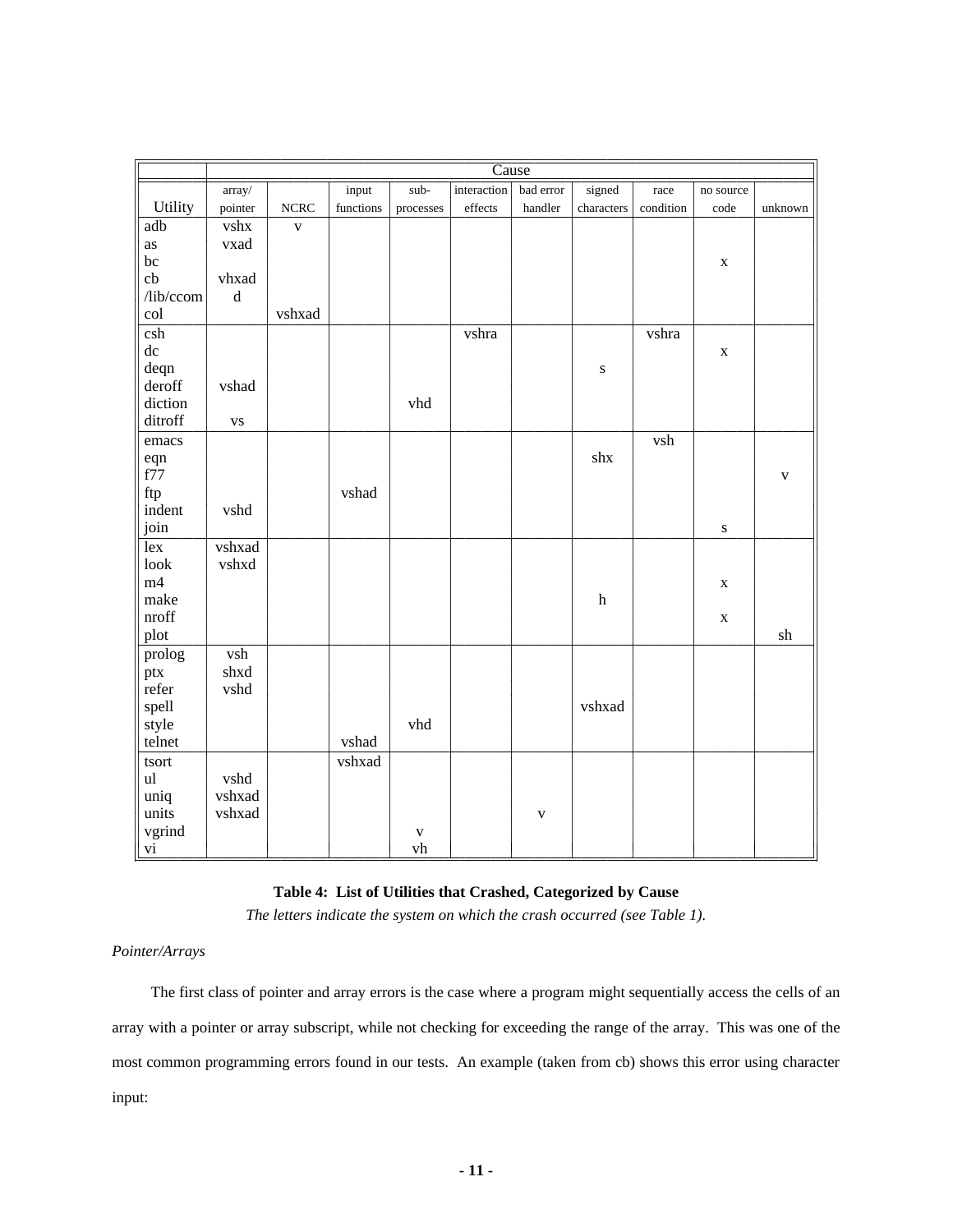$$
\begin{array}{l}\n\text{while } ((cc = \text{getch}()) \text{ != } c) {\text{ suring[j++] = cc};}\\
\text{ ... } \end{array}
$$

The above example could be easily fixed to check for a maximum array length. Often the terseness of the C programming style is carried to extremes; form is emphasized over correct function. The ability to overflow an input buffer is also a potential security hole, as shown by the recent Internet worm.

The second class of pointer problems is caused by references through a null pointer. The prolog interpreter, in its main loop, can incorrectly set a pointer value that is then assumed to be valid in the next pass around the loop. A crash caused by this type of error can occur in one of two places. On machines like the VAX, the reference through the null pointer is valid and reads data at location zero. The data accessed are machine instructions. A field in the (incorrectly) accessed data is then used as a pointer and the crash occurs. On machines like the Sun 4, the reference through the null pointer is an error and the program crashes immediately. If the path from where the pointer was set to where it was used is not an obvious one, extra checking may be needed.

The assembly language debugger (adb) also had a reference through a null pointer. In this case, the pointer was supposed to be a global variable that was set in another module. The external (global) definition was accidentally omitted from the variable declaration in the module that expected to use the pointer. This module then referenced an uninitialized (in UNIX, zero) pointer.

Pointer errors do not always appear as bad references. A pointer might contain a bad address that, when used to write a variable, may unintentionally overwrite some other data or code location. It is then unpredictable when the error will manifest itself. In our tests, the crash of lex (scanner generator) and ptx (permuted index generator) were examples of overwriting data, and the crash of ul (underlining text) was an example of overwriting code.

The crash of as (the assembler) originally appeared to be a result of improper use of an input routine. The crash occurred at a call to the standard input library routine ungetc(), which returns a character back to the input buffer (often used for look ahead processing). The actual cause was that ungetc() was redefined in the program as a macro that did a similar function. Unfortunately, the new macro had less error checking than the system version of ungetc() and allowed a buffer pointer to be incorrectly set. Since the new macro looks like the original routine, it is easy to forget the differences.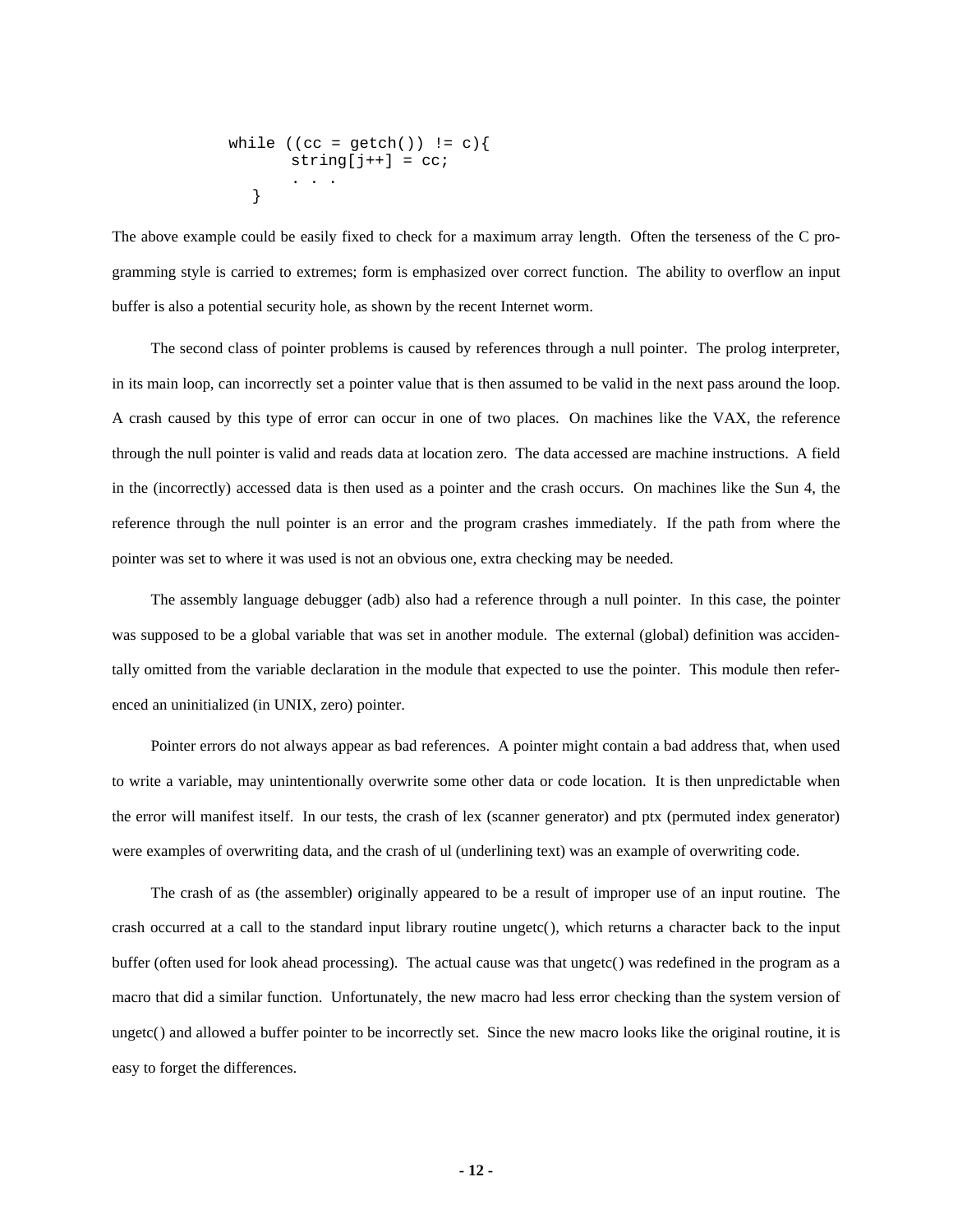Not checking return codes is a sign of careless programming. It is a favorable comment on the current state of UNIX that there are so few examples of this error. During our tests, we were able to crash adb (the assembly language debugger) and col (multi-column output filter ASCII terminals) utilities because of this error. Adb provides an interesting example of a programming practice to avoid. This code fragment represents a loop in adb and a procedure called from that loop.

```
format.c (line 276):
. . .
while (lastc != '\n') {
    rdc();
}
. . .
input.c (line 27):
rdc()
    do \{ readchar(); \}while (lastc == ' ' \parallel lastc == '\t');
    return (lastc);
}
```
The initial loop reads characters, one by one, terminating when the end of a line has been seen. The rdc() routine calls readchar(), which places the new character into a global variable named ''lastc''. Rdc() will skip over tab and space characters. Readchar() uses the UNIX file read kernel call to read the characters. If readchar() detects the end of the input file, it will set the value of lastc to zero. Neither rdc() nor the initial loop check for the end of file. If the end of file is detected during the middle of a line, this program hangs.

We can speculate as to why there was no end of file check on the initial loop. It may be because the program author thought it unlikely that the end of file would occur in this situation. It might also be that it was awkward to handle the end of file in this location. While this is not difficult to program, it requires extra tests and flags, more complex loop conditions, or possibly the use of a goto statement.

This problem was made more complex to diagnose because of the extensive use of macros (the code fragment above has the macros expanded). These macros may have made it easier to overlook the need for the extra test for end of file.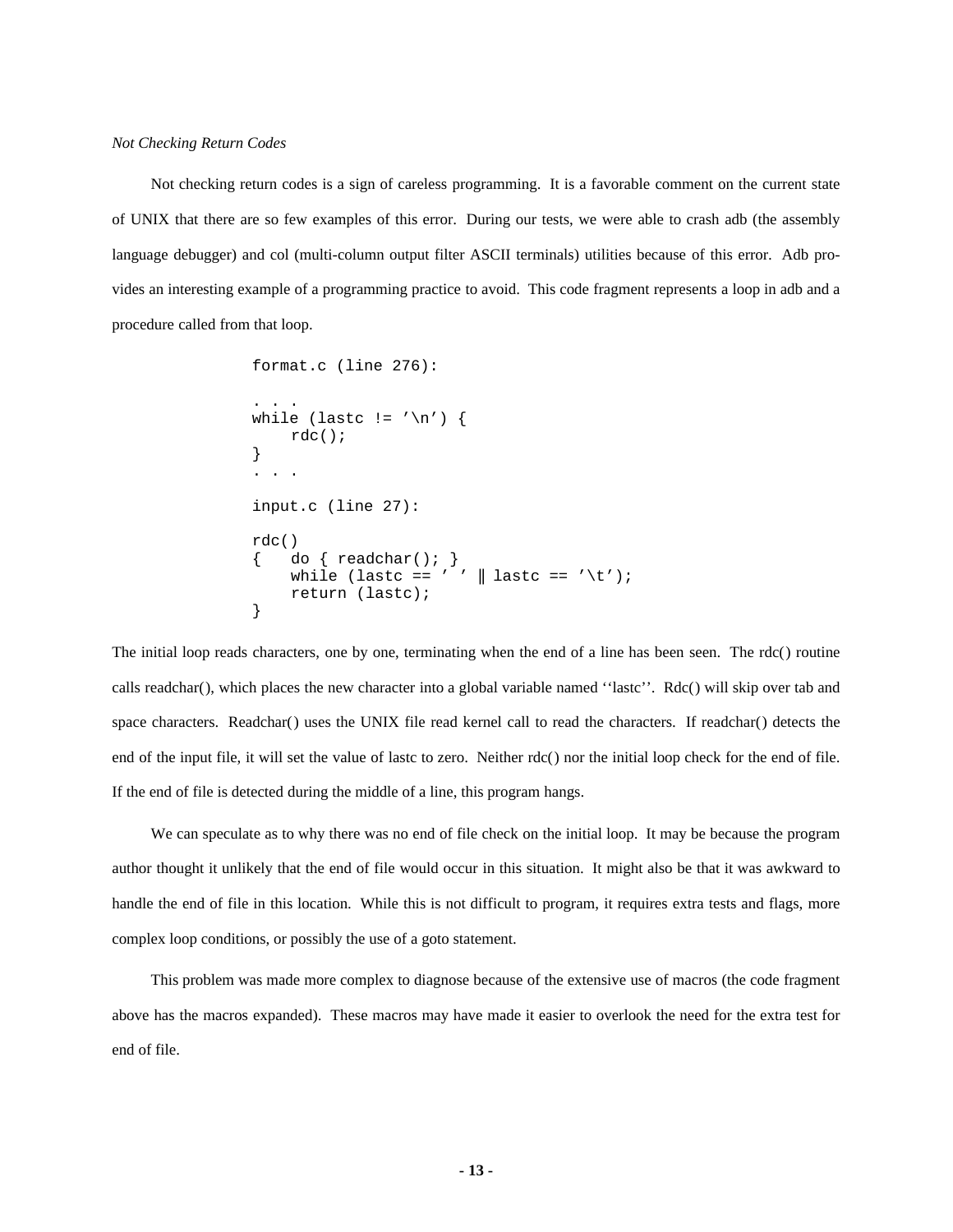#### *Input Functions*

We have already seen cases where character input routines within a loop can cause a program to store into locations past the end of an array. Input routines that read entire strings are also vulnerable. One of the main holes through which the Internet worm entered was the gets() routine. The gets() routine takes a single parameter that is a pointer to a character string. No means of bounds checking are possible. Our tests crashed the ftp and telnet utilities through use of gets().

The scanf() routine is also vulnerable. In the input specification, it is possible to specify an unbounded string field. An example of this comes from the tsort (topological sort) utility.

$$
x = \text{fscanf}(\text{input}, \text{""} \text{""}, \text{precedes}, \text{follows})
$$

The input format field specifies two, unbounded strings. In the program, "precedes" and "follows" are declared with the relatively small lengths of 50 characters. It is possible to place a bound on the string field specification, solving this problem.

#### *Sub-Processes*

The code you write might be carefully designed and written and you might follow all the good rules for writing programs. But this might not be enough if you make use of another program as part of your program. Several of the UNIX utilities execute other utilities as part of doing their work. For example, the diction and style utilities call deroff, vi calls csh, and vgrind calls troff. When these sub-processes are called, they are often given direct access to the raw input data stream, so they are vulnerable to erroneous input. Access to sub-processes should be carefully controlled or you should insure that the program input to the sub-process is first checked. Alternatively, the utility should be programmed to tolerate the failure of a sub-process (though, this can be difficult).

#### *Interaction Effects*

Perhaps one of the most interesting errors that we discovered was a result of an unusual interaction of two parts of csh, along with a little careless programming. The following string will cause the VAX version of csh to crash

!o%8f

#### and the following string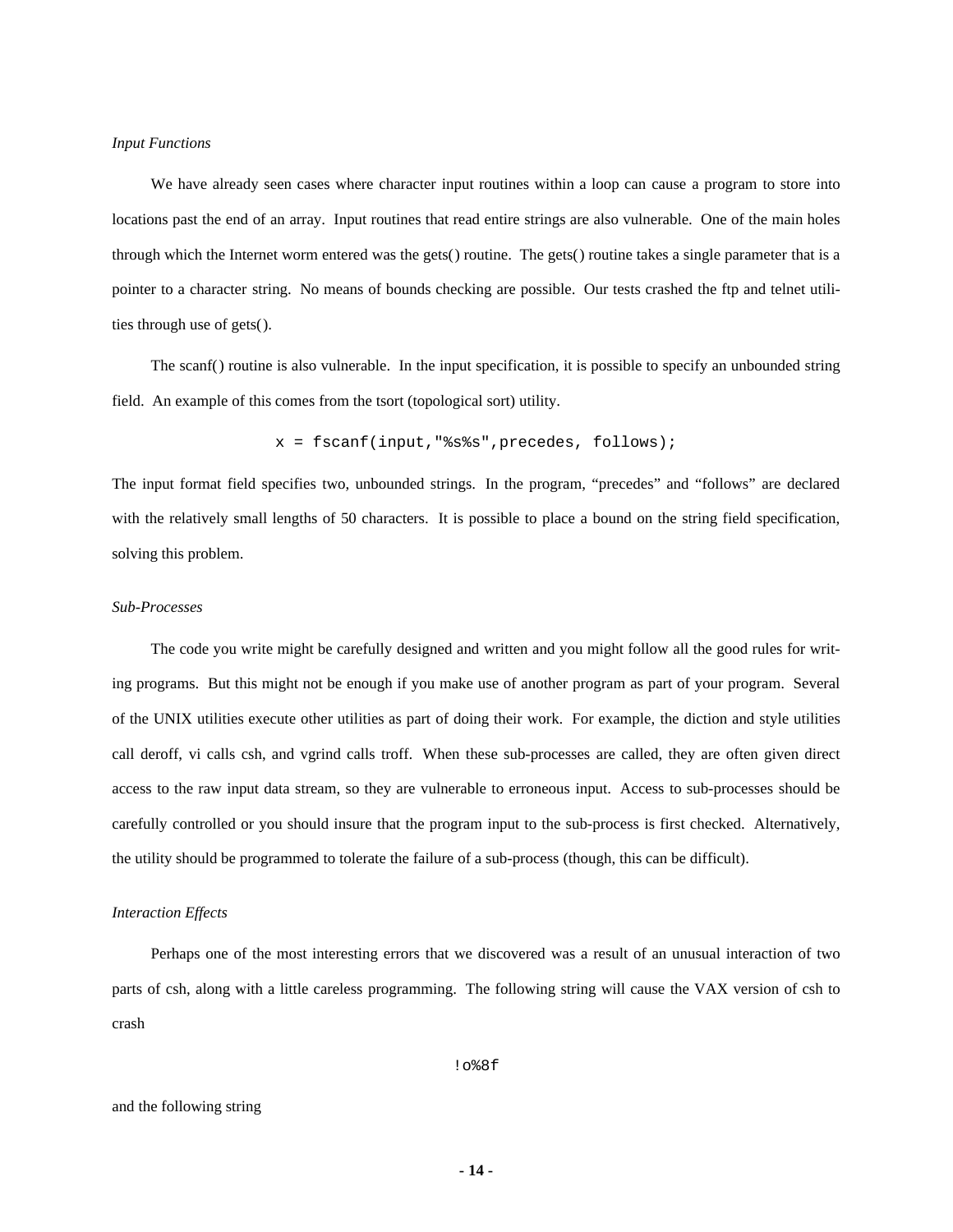#### !o%888888888f

will hang (continuous output of space characters) most versions of csh. The first example triggers the csh's command history mechanism, says ''repeat the last command that began with 'o%8f' ''. Since it does not find such a command, csh forms an error message string of the form: ''o%8f: Event not found.'' This string is passed to the error printing routine, which uses the string as the first parameter to the printf() function. The first parameter to printf() can include format items, denoted by a ''%''. The ''%8f'' describes a floating point value printed in a field that is 8 characters wide. Each format item expects an additional parameter to printf(), but in the csh error, none is supplied (or expected). This first string was generated during the normal random testing.

The second example string follows the same path, but causes csh to try to print the floating point value in a field that is 888,888,888 characters wide. The (seemingly) infinite loop is the printf() routine's attempt to pad the output field with sufficient leading space characters. This second string was one that we generated by hand after discovering the first string.

Both of these errors could be prevented by substituting the printf() call with a simple string printing routine (such as puts()). The printf() was used for historical reasons having to do with space efficiency. The error printing routine assumed that it would always be passed strings that were safe to print.

#### *Bad Error Handler*

Sometimes the best intentions do not reach completion. The units program detects and traps floating point arithmetic errors. Unfortunately, the error recovery routine only increments a count of the number of errors detected. When control is returned to the faulty code, the error recurs, resulting in an infinite loop.

# *Signed Characters*

The ASCII character code is designed so that codes normally fall in the range that can be represented in seven bits. The equation processor (eqn) depends on this assumption. Characters are read into an array of signed 8-bit integers (the default of signed vs. unsigned characters in C varies from compiler to compiler). These characters are then used to compute a hash function. If an 8-bit character value is read, it will appear as a negative number and result in an erroneous hash value. The index to the hash table will then be out of range. This problem can be easily fixed by using unsigned values for the character buffer. In a more sophisticated language than C, characters and strings would be identified as a specific type not related to integers.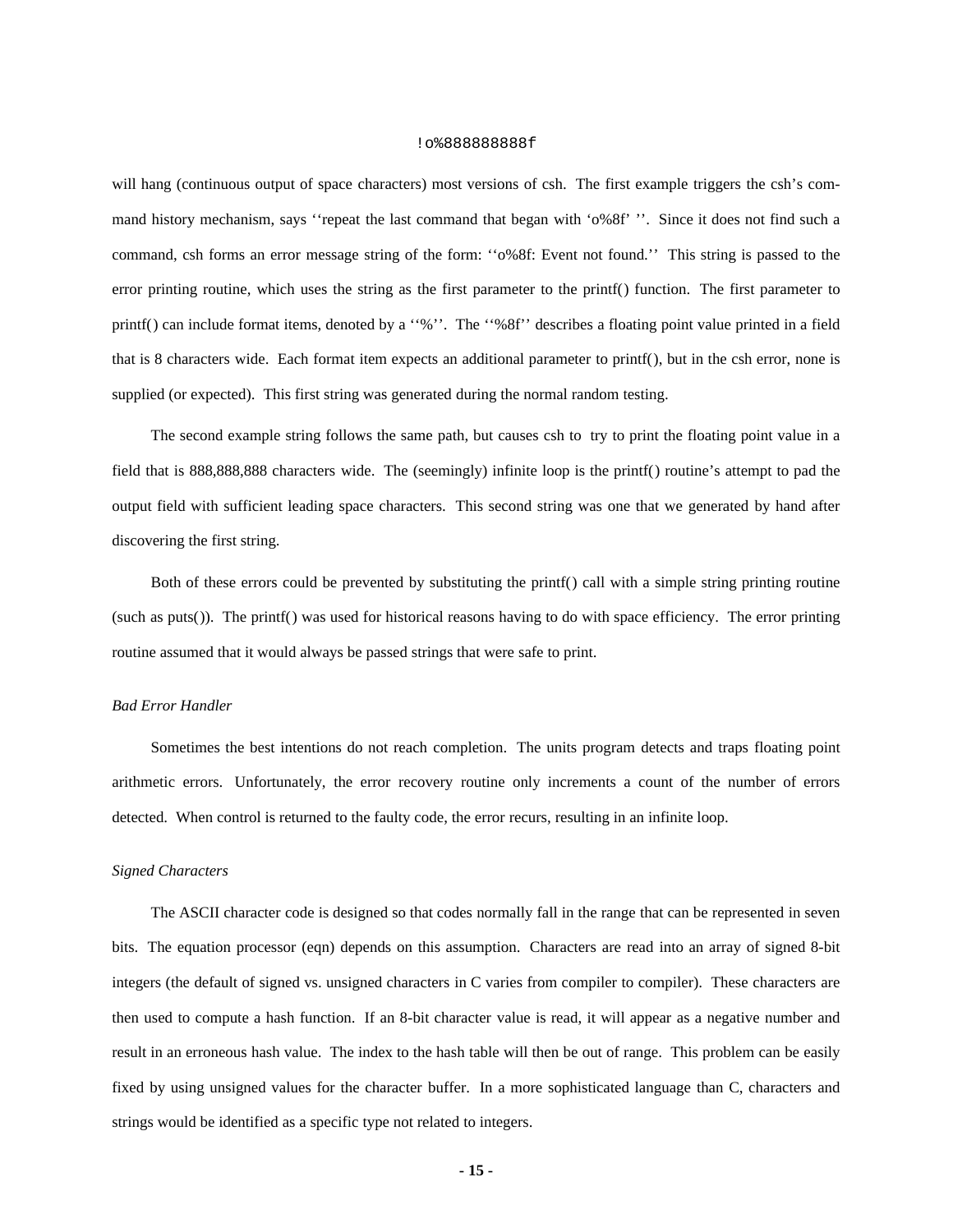This error does not crash all versions of adb. The consequence of the error depends on where in the address space is accessed by the bad hash value. (This error could be considered a subcase of the pointer/array errors.)

### *Race Conditions*

UNIX provides a signal mechanism to allow a program to asynchronously respond to unusual events. These events include keyboard-selected functions to kill the program (usually control-C), kill the program with a core dump (usually control- $\setminus$ ), and suspend the program (usually control-Z). There are some programs that do not want to allow themselves to be interrupted or suspended; they want to process these control characters directly, perhaps taking some intermediate action before terminating or suspending themselves. Programs that make use of the cursor motions features of a terminal are examples of programs that directly process these special characters. When these programs start executing, they place the terminal device in a state that overrides processing of the special characters. When these programs exit, it is important that they restore the device to its original state.

So, when a program, such as emacs, receives the suspend character, it appears as an ordinary control-Z character (not triggering the suspend signal). Emacs will, on reading a control-Z, do the following: (1) reset the terminal to its original state (and will now respond to suspend or terminate signals), (2) clean up its internal data structures, and (3) generate a suspend signal to let the kernel actually stop the program.

If a control- $\char`$  character is received on input between steps (1) and (3), then the program will terminate, generating a core dump. This race condition is inherent in the UNIX signal mechanism since a process cannot reset the terminal and exit in one atomic operation. Other programs, such as vi and more, are also subject to the same problem. The problem is less likely in these other programs because they do less processing between steps (1) and (3), providing a smaller window of vulnerability.

# *Undetermined Errors*

The last two columns of Table 4 list the programs where the source code was currently not available to us or where we have not yet determined the cause of the crash.

#### **5. CONCLUSIONS**

This project started as a simple experiment to try to better understand an observed phenomenon − that of programs crashing when we used a noisy dial-up line. As a result of testing a comprehensive list of utility programs on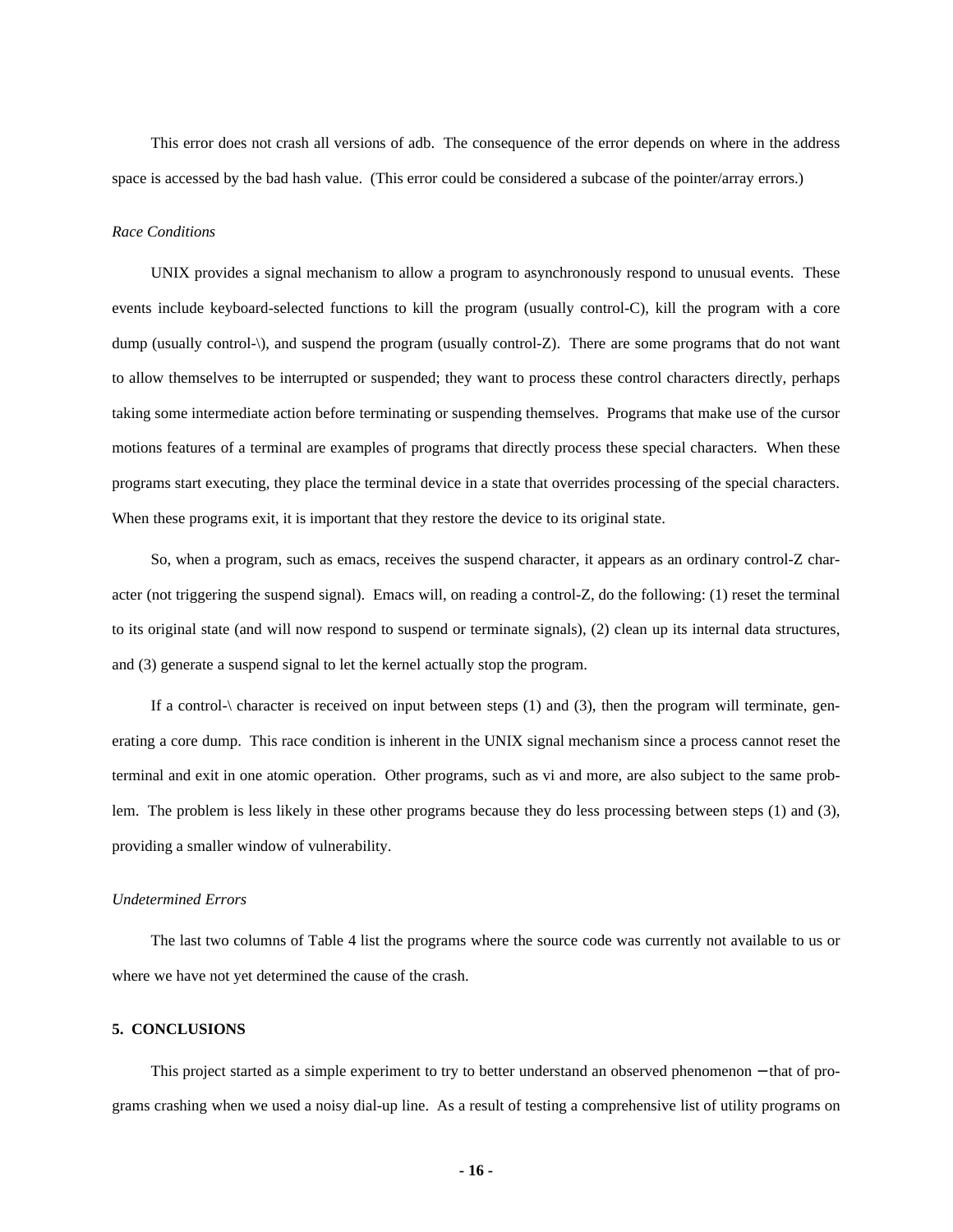several versions of UNIX, it appears that this is not an isolated problem. We offer two tangible products as a result of this project. First, we provide a list of bug reports to fix the utilities that we were able to crash. This should make a qualitative improvement on the reliability of UNIX utilities. Second, we provide a test method (and tools) that is simple to use, yet surprisingly effective.

We do not claim that our tests are exhaustive; formal verification is required to make such strong claims. We cannot even estimate how many bugs are still yet to be found in a given program. But our simple testing technique has discovered a wealth of errors and is likely to be more commonly used (at least in the near term) than more formal procedures. Our tests appear to discover errors that are not easily found by traditional testing practices. This conclusion is based on the results from testing AIX 1.1 UNIX.

#### **5.1. Comments on the Results**

Our examination of the results of the tests have exposed several common mistakes made by programmers. Most of these mistakes are things that experienced programmers already know, but an occasional reminder is sometimes helpful. From our inspection of the errors that we have found, following are some suggested guidelines:

- (1) All array references should be checked for valid bounds. This is an argument for using range checking full-time. Even (especially!) pointer-based array references in C should be checked. This spoils the terse and elegant style often used by experienced C programmers, but correct programs are more elegant than incorrect ones.
- (2) All input fields should be bounded − this is just an extension of guideline (1). In UNIX, using ''%s'' without a length specification in an input format is bad idea.
- (3) Check all system call return values; do this checking even when a error result is unlikely and the response to a error result is awkward.
- (4) Pointer values should often be checked before being used. If all the paths to a reference are not obvious, an extra sanity check can help catch unexpected problems.
- (5) Judiciously extend your trust to others; they may not be as careful a programmer as you. If you have to use someone else's program, make sure that the data you feed it has been checked. This is sometimes called ''defensive programming''.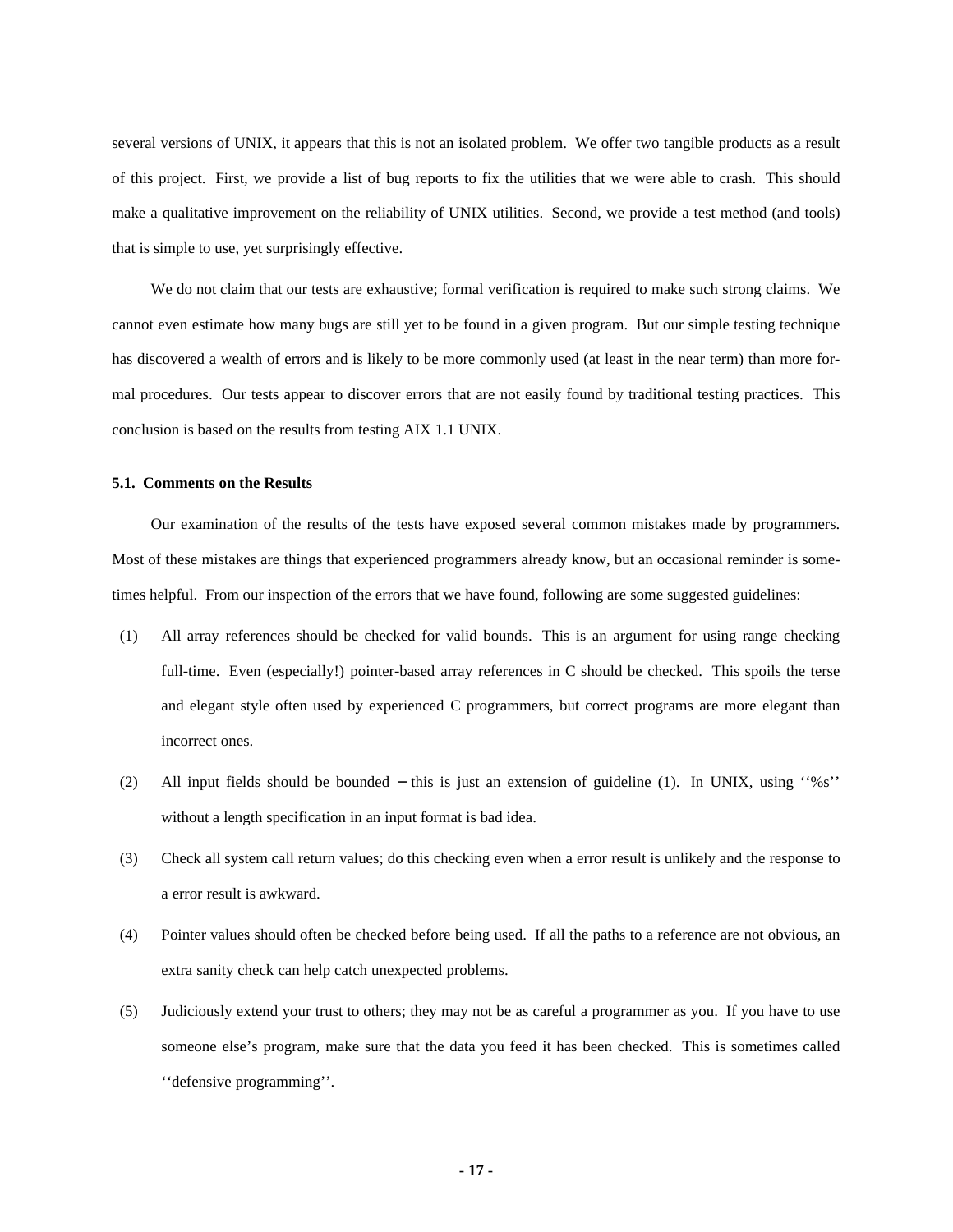- (6) If you redefine something to look too much like something else, you may eventually forget about the redefinition. You then become subject to problems that occur because of the hidden differences. This may be an argument against excessive use of procedure overloading in languages such as Ada or C++.
- (7) Error handlers should handle errors. These routines should be thoroughly tested so that they do not introduce new errors or obfuscate old ones.
- (8) Goto statements are generally a bad idea. Dijkstra observed this many years ago [1], but some programmers are difficult to convince. Our search for the cause of a bad pointer in the prolog interpreter's main loop was complicated by the interesting weaving of control flow caused by the goto statements.

#### **5.2. Comments on Lurking Bugs**

An interesting questions is: why are there so many buggy programs in UNIX? This section contains commentary and speculation; it should be considered more editorial than factual. From personal experience, we have noticed that we often encounter bugs in programs, but ignore them. These bugs are ignored, not because they are not serious (they often cause crashes), but for two reasons. First, it is often difficult to isolate exactly what activity caused the program to crash. Second, it quicker to try a slightly different method to get the current job done than it is to find and report a bug.

As part of an informal survey of the UNIX user community in our department (comprising researchers, staff, and students on several hundred UNIX workstations), we asked if they had encountered bugs that they had not reported to anyone. We also asked about the severity of the bugs and why they had not reported them. Many users responded to the survey and all (but one) reported finding bugs that they did not report; about two-thirds of these bugs were serious ones. The commentary of the various users speaks for itself. Following are quotes from the responses of several users:

Because *<name of research tool>* was involved, I figured it is too complicated. Besides, by changing a few parameters, I would get a core image that dbx would **not** crash on, thus preventing me from really having to deal with the problem.

My experience is that it is largely useless to report bugs unless I can supply algorithms to reproduce them.

I haven't reported this because recovery from the error is usually fast and easy... That is, the time and effort wasted due to a single occurrence of the bug is usually smaller than the time needed to report it.

I don't generally report problems because I have gotten the impression over the years that unless its a security hole in mail or something, either no-one will look at it, they will chalk it up to a one time event or user mistake, or it will take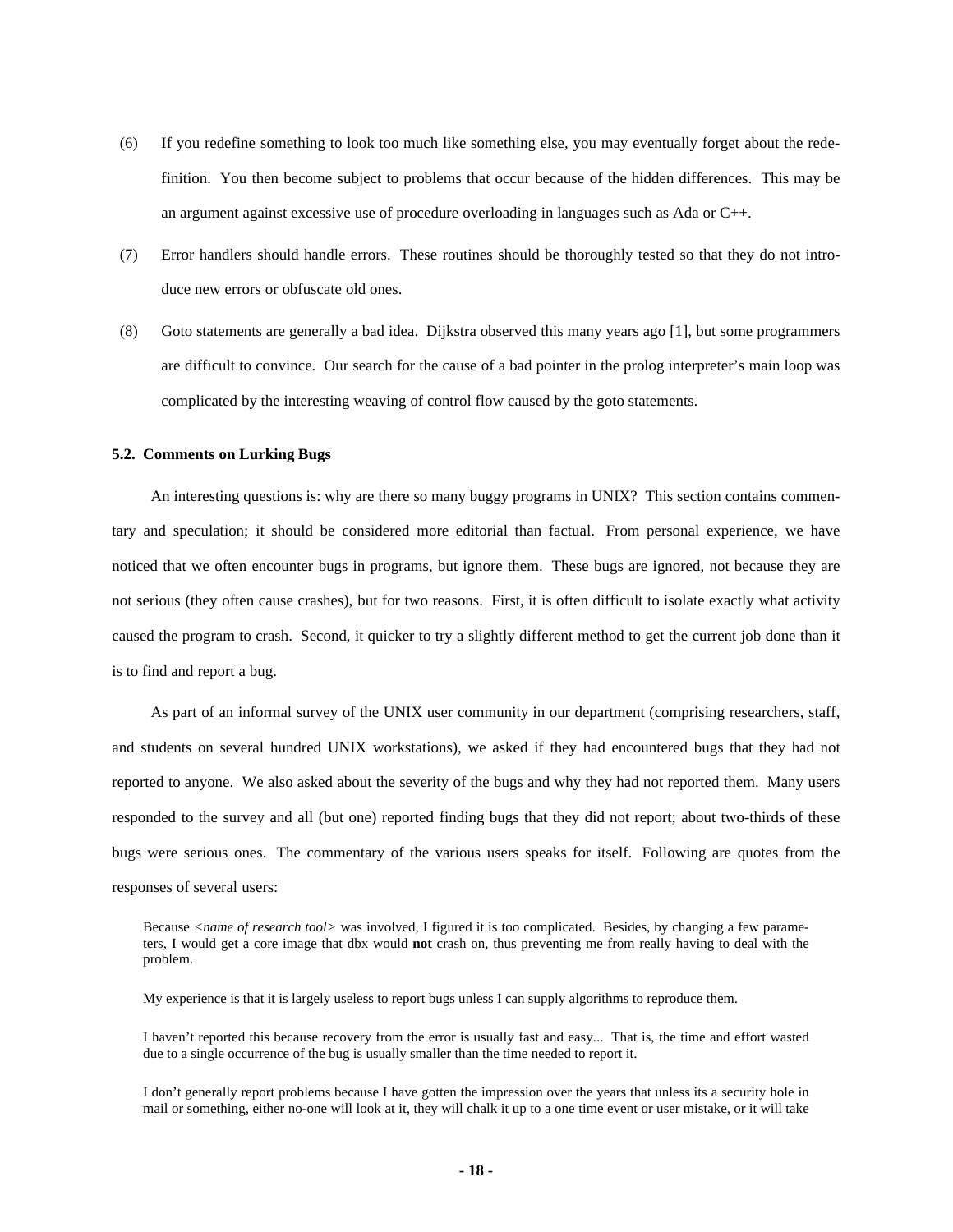#### forever to fix.

Some users are easy to please. We received one response from our survey that stated:

I have not encountered any bugs in UNIX software.

The number of bugs in UNIX might also be explained by its evolution. UNIX has suffered from a ''features are more important than testing'' mentality. In its early years, it was a research-only tool. The commercial effort required to do complete testing was not part of the environment in which it was used. Later, the Berkeley UNIX vs. System V (''tastes great'' vs. ''less filling'') competition forced a race for features, power, and performance. Absent from that debate was a serious discussion of reliability. There were some claims that the industry version (System V) had ''support'', when compared the to that of a university product. Support for UNIX seems to be mostly dealing with user complaints, rather than releasing a significantly more reliable product.

UNIX should not be singled out as a buggy operating system. It strengths help make its weaknesses visible − testing programs under UNIX was particularly easy because of the mix-and-match modularity provided by pipes and standard I/O. Other systems must undergo similar tests before any conclusion can be made about UNIX's reliability compared to other systems.

#### **5.3. More to Do**

We still have many experiments left to perform. We have tested only the utilities that are directly accessible by the user. Network services should also receive the same attention. It is a simple matter to construct a "portjig" program, analogous to our ptyjig, to allow us to connect to a network service and feed it the output of the fuzz generator. A second area to examine is the processing of command line parameters to utilities. Again, it would be simple to construct a "parmjig" that would start up utilities with the command line parameters being generated by the randoms strings from the fuzz generator. A third area is to study other operating systems. While UNIX pipes make it simple to apply our techniques, utility programs can still be tested on other systems. The random strings from fuzz can be placed in a file and the file used as program input. A comparison across different systems would provide a more comprehensive statement on operating system reliability. A fourth area is using random testing to help find security holes. The testing might involving sending programs random sequences of non-random key or command words.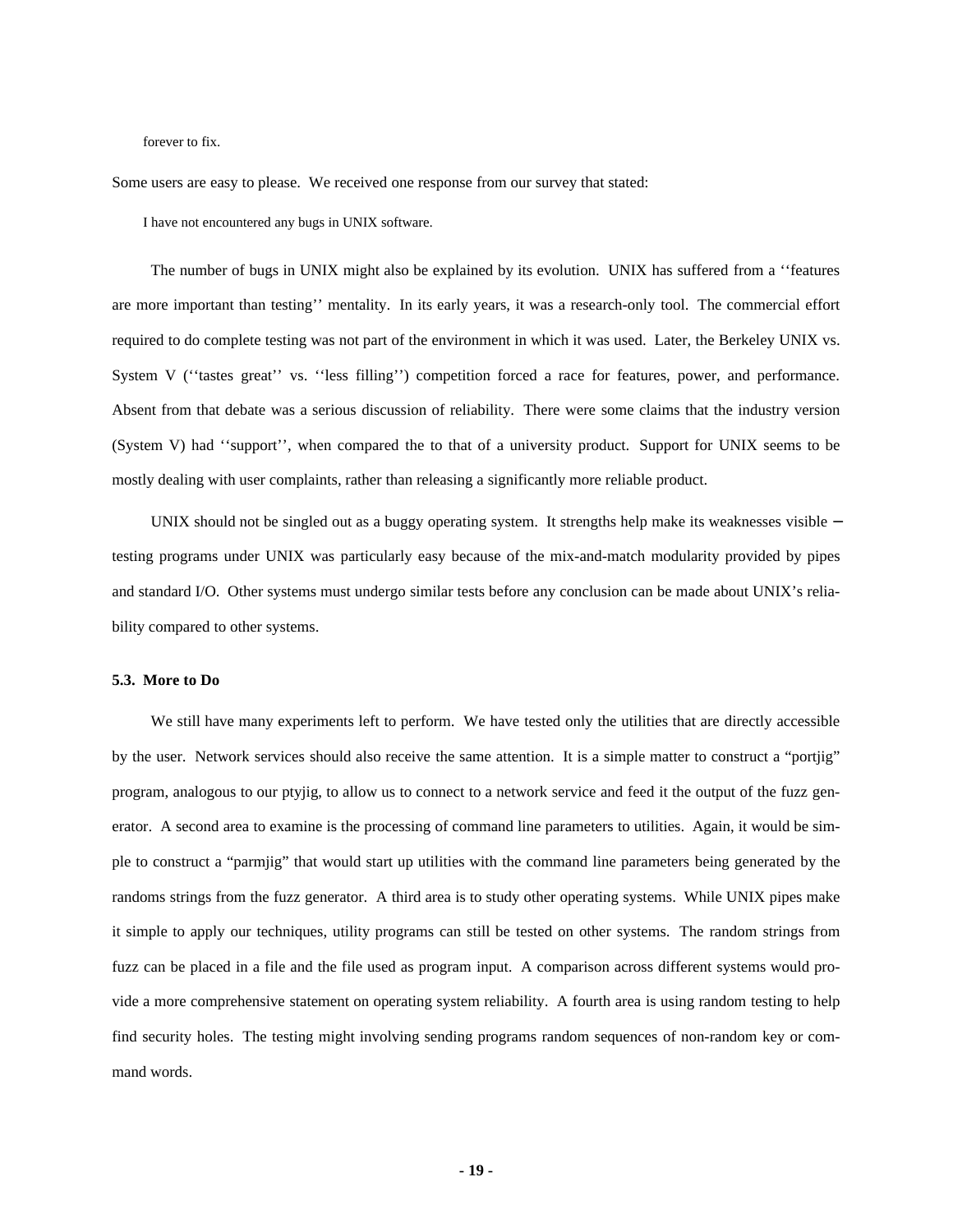Our next step is to fix the bugs that we have found and re-apply our tests. This re-testing may discover new program errors that were masked by the errors found in the first study. We believe that a few of rounds of testing will be needed before we reach the limits of our tools.

We are making our testing tools generally available and invite others to duplicate and extend our tests. Initial results coming in from other researches match the experiences in this report.

# **SOURCE CODE AND RELATED PAPERS**

Note that the source and binary code for the fuzz tools (for UNIX and Windows NT) is available from our Web page at: ftp://grilled.cs.wisc.edu/fuzz.

Two more recent papers are available: (1) a 1995 repeat of these original tests on more applications and more UNIX platforms, plus testing of network services and X-window applications can be found at ftp://grilled.cs.wisc.edu/technical\_papers/fuzz-revisited.pdf. (2) a 2000 study of applying fuzz testing techniques to applications running on Windows NT can be found at ftp://grilled.cs.wisc.edu/technical\_papers/fuzz-nt.pdf.

# **ACKNOWLEDGEMENTS**

We are extremely grateful to Jerry Popek, Phil Rush, Jeff Fields, Todd Robertson, and Randy Fishel of Locus Computing Corporation for providing the facilities and support to test the AIX 1.1 UNIX system. We are also grateful to Matt Thurmaier of The Computer Classroom (Madison, Wisconsin) for providing us with technical support and use of the Citrus 386-based XENIX machine. Our thanks to Dave Cohrs for his help in locating the race condition that caused emacs to crash.

We thank those people in our Computer Sciences Department that took the time to respond to our survey.

The suggestion on using random testing to help find security holes is due to one of the anonymous referees.

#### **REFERENCES**

[1] E. W. Dijkstra, ''GOTO Statement Considered Harmful,'' *Communications of the ACM* **11**(3) pp. 147-8 (March 1968).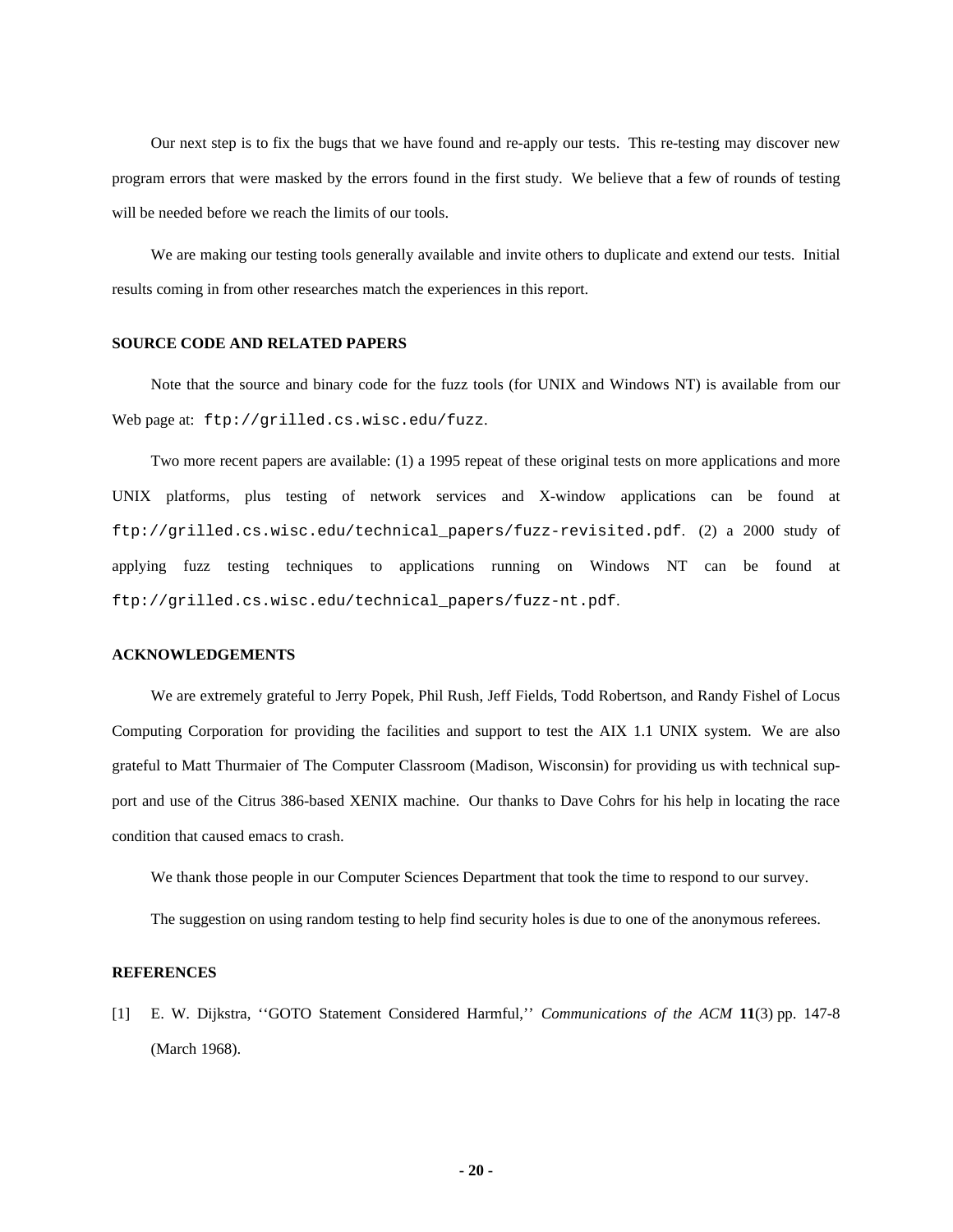- [2] J. A. Rochlis and M. W. Eichin, ''With Microscope and Tweezers: The Worm from MIT's Perspective,'' *Communications of the ACM* **32**(6) pp. 689-698 (June 1989).
- [3] E. H. Spafford, ''The Internet Worm: Crisis and Aftermath,'' *Communications of the ACM* **32**(6) pp. 678-687 (June 1989).
- [4] D. A. Wood, G. A. Gibson, and R. H. Katz, ''Verifying a Multiprocessor Cache Controller Using Random Case Generation,'' Computer Science Technical Report UCB/CSD 89/490, University of California, Berkeley (January 1989).